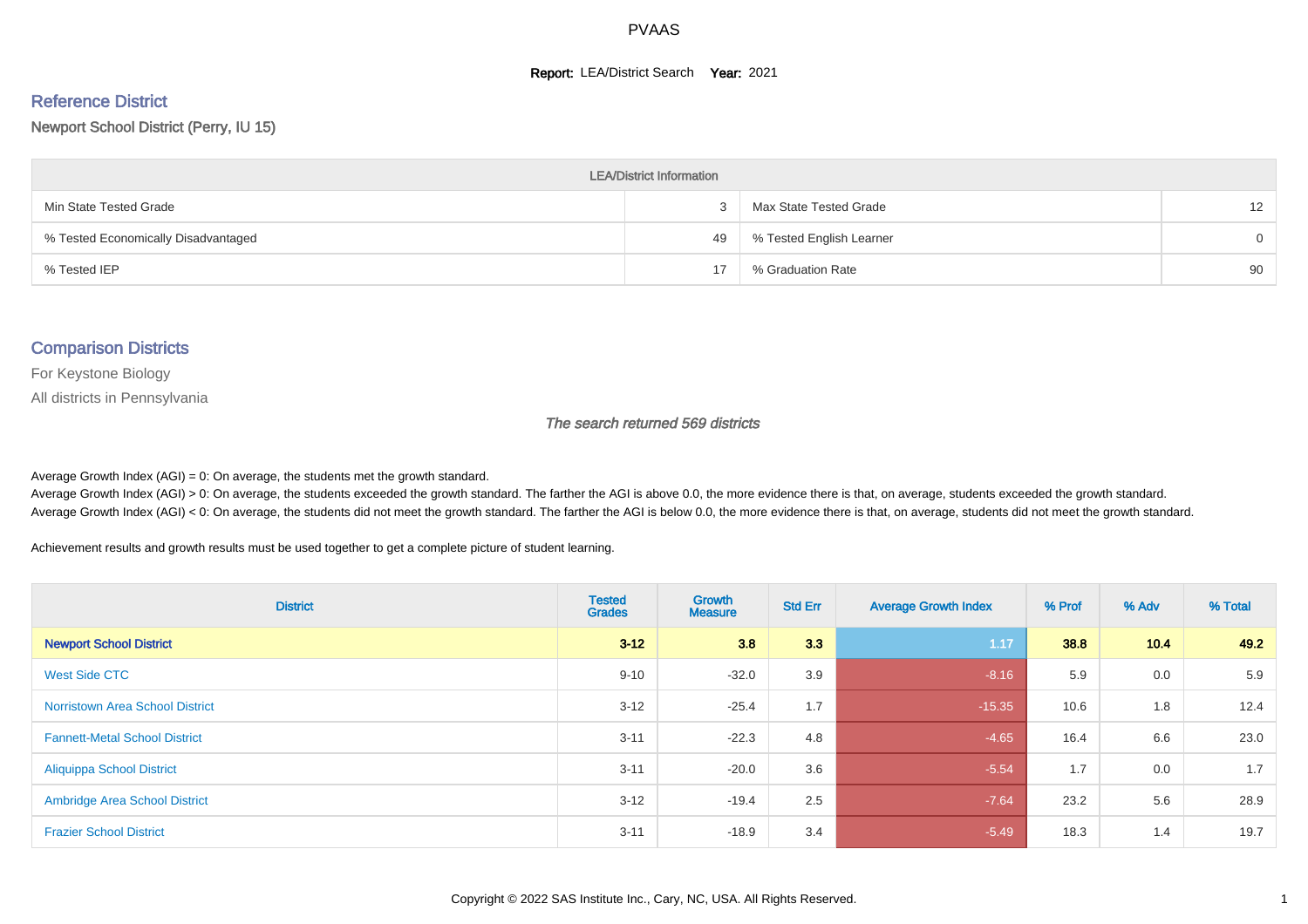| <b>District</b>                                    | <b>Tested</b><br><b>Grades</b> | <b>Growth</b><br><b>Measure</b> | <b>Std Err</b> | <b>Average Growth Index</b> | % Prof | % Adv   | % Total |
|----------------------------------------------------|--------------------------------|---------------------------------|----------------|-----------------------------|--------|---------|---------|
| <b>Newport School District</b>                     | $3 - 12$                       | 3.8                             | 3.3            | 1.17                        | 38.8   | 10.4    | 49.2    |
| <b>Big Beaver Falls Area School District</b>       | $3 - 11$                       | $-17.9$                         | 2.8            | $-6.27$                     | 9.4    | 2.8     | 12.2    |
| <b>Muhlenberg School District</b>                  | $3 - 10$                       | $-17.8$                         | 1.9            | $-9.34$                     | 12.4   | 4.6     | 17.0    |
| <b>York City School District</b>                   | $3 - 12$                       | $-17.7$                         | 1.8            | $-10.05$                    | 3.2    | 0.7     | 3.9     |
| <b>Cheltenham School District</b>                  | $3 - 11$                       | $-17.6$                         | 2.0            | $-8.74$                     | 24.4   | 8.3     | 32.6    |
| Imhotep Institute Charter High School              | $9 - 11$                       | $-17.6$                         | 5.8            | $-3.03$                     | 15.4   | 0.0     | 15.4    |
| <b>Williamsburg Community School District</b>      | $3 - 11$                       | $-16.9$                         | 4.1            | $-4.14$                     | 22.4   | $0.0\,$ | 22.4    |
| <b>Allentown City School District</b>              | $3 - 12$                       | $-16.9$                         | 1.4            | $-12.37$                    | 5.9    | 0.4     | 6.3     |
| <b>Chartiers-Houston School District</b>           | $3 - 10$                       | $-16.5$                         | 3.5            | $-4.79$                     | 26.3   | 6.6     | 32.9    |
| Meyersdale Area School District                    | $3 - 11$                       | $-16.1$                         | 3.3            | $-4.94$                     | 20.3   | 5.8     | 26.1    |
| <b>Washington School District</b>                  | $3 - 11$                       | $-15.9$                         | 2.9            | $-5.44$                     | 12.9   | 1.7     | 14.7    |
| <b>North Hills School District</b>                 | $3 - 11$                       | $-15.8$                         | 1.8            | $-8.84$                     | 26.4   | 19.8    | 46.2    |
| La Academia Partnership Charter School             | $6 - 11$                       | $-15.5$                         | 5.7            | $-2.70$                     | 2.3    | 0.0     | 2.3     |
| <b>Turkeyfoot Valley Area School District</b>      | $3 - 12$                       | $-15.4$                         | 5.8            | $-2.66$                     | 3.8    | $3.8\,$ | 7.6     |
| <b>Lincoln Park Performing Arts Charter School</b> | $7 - 11$                       | $-14.9$                         | 2.7            | $-5.45$                     | 39.3   | 8.9     | 48.2    |
| Philadelphia Academy Charter School                | $3 - 11$                       | $-14.7$                         | 2.7            | $-5.42$                     | 21.6   | 3.9     | 25.5    |
| <b>Hanover Area School District</b>                | $3 - 11$                       | $-14.7$                         | 4.7            | $-3.13$                     | 12.1   | 3.0     | 15.2    |
| <b>Executive Education Academy Charter School</b>  | $3 - 10$                       | $-14.6$                         | 3.0            | $-4.81$                     | 8.5    | 1.2     | 9.8     |
| <b>Shade-Central City School District</b>          | $3 - 11$                       | $-14.6$                         | 4.0            | $-3.68$                     | 9.6    | 0.0     | 9.6     |
| <b>Northwestern School District</b>                | $3 - 11$                       | $-14.6$                         | 3.2            | $-4.51$                     | 32.5   | 13.7    | 46.2    |
| <b>Butler Area School District</b>                 | $3 - 11$                       | $-14.1$                         | 1.5            | $-9.60$                     | 26.4   | 11.1    | 37.5    |
| <b>Greater Latrobe School District</b>             | $3 - 11$                       | $-14.1$                         | 2.0            | $-7.14$                     | 41.0   | 12.6    | 53.6    |
| <b>California Area School District</b>             | $3 - 10$                       | $-13.7$                         | 4.5            | $-3.06$                     | 41.7   | 16.7    | 58.3    |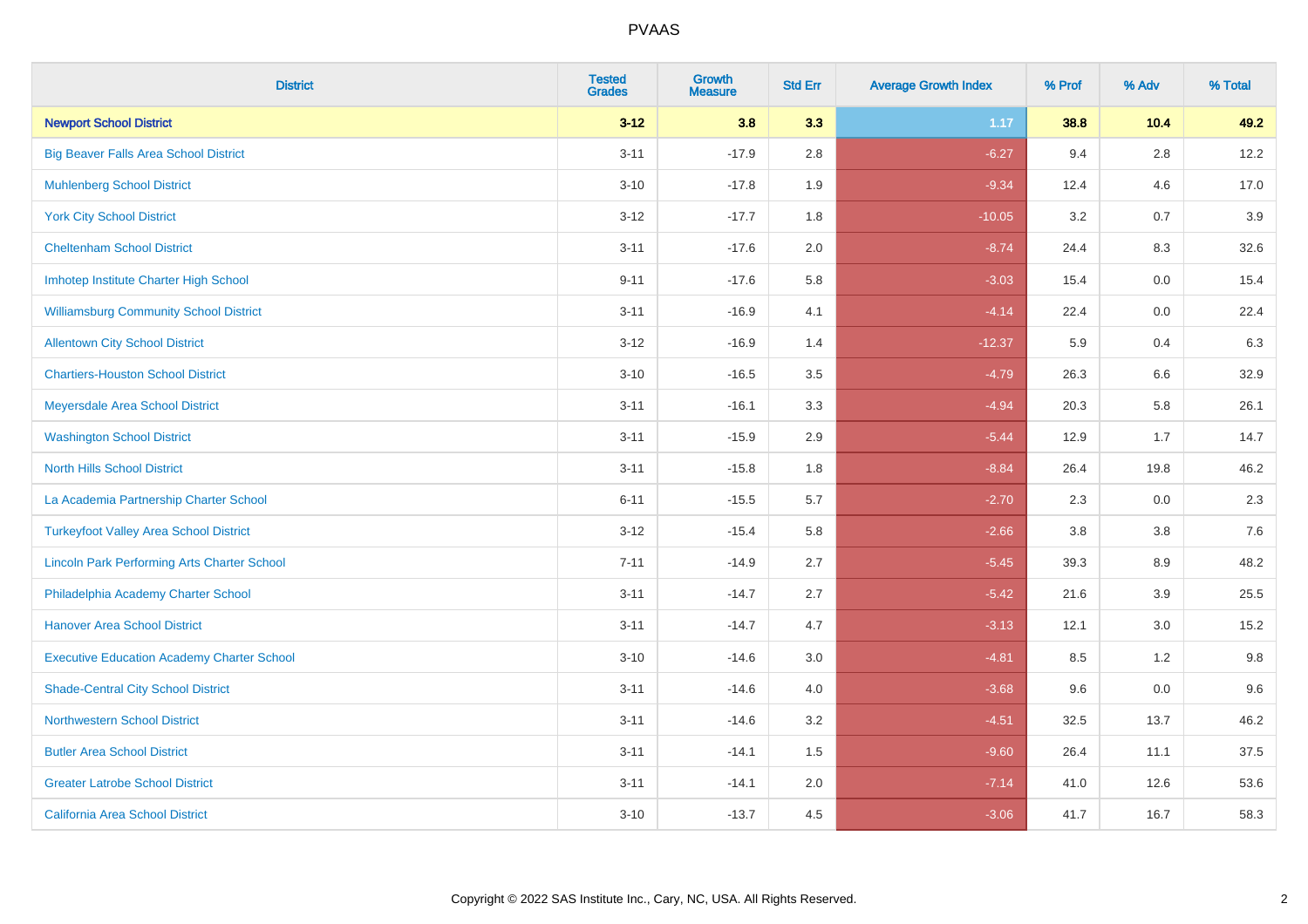| <b>District</b>                                | <b>Tested</b><br><b>Grades</b> | <b>Growth</b><br><b>Measure</b> | <b>Std Err</b> | <b>Average Growth Index</b> | % Prof | % Adv | % Total |
|------------------------------------------------|--------------------------------|---------------------------------|----------------|-----------------------------|--------|-------|---------|
| <b>Newport School District</b>                 | $3 - 12$                       | 3.8                             | 3.3            | 1.17                        | 38.8   | 10.4  | 49.2    |
| <b>New Castle Area School District</b>         | $3 - 12$                       | $-13.6$                         | 2.3            | $-5.99$                     | 17.6   | 2.0   | 19.5    |
| <b>Central Fulton School District</b>          | $3 - 11$                       | $-13.3$                         | 3.2            | $-4.20$                     | 18.1   | 9.7   | 27.8    |
| <b>Panther Valley School District</b>          | $3 - 12$                       | $-13.3$                         | 3.2            | $-4.10$                     | 31.5   | 4.1   | 35.6    |
| <b>Greenville Area School District</b>         | $3 - 11$                       | $-13.2$                         | 3.0            | $-4.45$                     | 32.1   | 4.6   | 36.7    |
| Morrisville Borough School District            | $3 - 11$                       | $-13.1$                         | 3.7            | $-3.52$                     | 4.9    | 1.6   | 6.6     |
| <b>Tussey Mountain School District</b>         | $3 - 12$                       | $-13.0$                         | 3.3            | $-3.93$                     | 11.1   | 3.2   | 14.3    |
| <b>Riverview School District</b>               | $3 - 11$                       | $-13.0$                         | 4.0            | $-3.29$                     | 43.1   | 7.8   | 51.0    |
| <b>Pittsburgh School District</b>              | $3 - 11$                       | $-13.0$                         | 1.1            | $-12.25$                    | 16.1   | 6.5   | 22.6    |
| <b>Tacony Academy Charter School</b>           | $3 - 11$                       | $-12.9$                         | 3.3            | $-3.90$                     | 8.6    | 1.4   | 10.0    |
| <b>Central Cambria School District</b>         | $3 - 11$                       | $-12.7$                         | 2.3            | $-5.61$                     | 19.4   | 7.4   | 26.9    |
| <b>Neshannock Township School District</b>     | $3 - 10$                       | $-12.5$                         | 2.7            | $-4.73$                     | 29.0   | 13.0  | 42.0    |
| <b>Ellwood City Area School District</b>       | $3 - 11$                       | $-12.5$                         | 3.1            | $-4.00$                     | 26.7   | 8.7   | 35.4    |
| <b>Southmoreland School District</b>           | $3 - 11$                       | $-12.5$                         | 3.1            | $-4.04$                     | 33.3   | 15.5  | 48.8    |
| <b>Wilkes-Barre Area School District</b>       | $3 - 11$                       | $-12.4$                         | 2.4            | $-5.18$                     | 14.2   | 3.7   | 17.9    |
| <b>Hanover Public School District</b>          | $3 - 11$                       | $-12.4$                         | 2.7            | $-4.50$                     | 22.7   | 6.2   | 28.9    |
| <b>Girard School District</b>                  | $3 - 11$                       | $-12.3$                         | 2.6            | $-4.76$                     | 29.7   | 18.9  | 48.6    |
| <b>Dunmore School District</b>                 | $3 - 11$                       | $-12.2$                         | 2.7            | $-4.51$                     | 15.0   | 5.3   | 20.4    |
| <b>Mcguffey School District</b>                | $3 - 11$                       | $-12.1$                         | 3.0            | $-4.06$                     | 12.8   | 5.9   | 18.6    |
| Jefferson-Morgan School District               | $3 - 10$                       | $-12.0$                         | 3.9            | $-3.09$                     | 28.6   | 6.1   | 34.7    |
| West Mifflin Area School District              | $3 - 12$                       | $-11.9$                         | 2.5            | $-4.77$                     | 15.9   | 4.0   | 19.9    |
| <b>Windber Area School District</b>            | $3 - 11$                       | $-11.9$                         | 3.0            | $-3.94$                     | 41.0   | 10.3  | 51.3    |
| Lehigh Valley Charter High School For The Arts | $9 - 10$                       | $-11.8$                         | 2.5            | $-4.76$                     | 28.9   | 5.7   | 34.6    |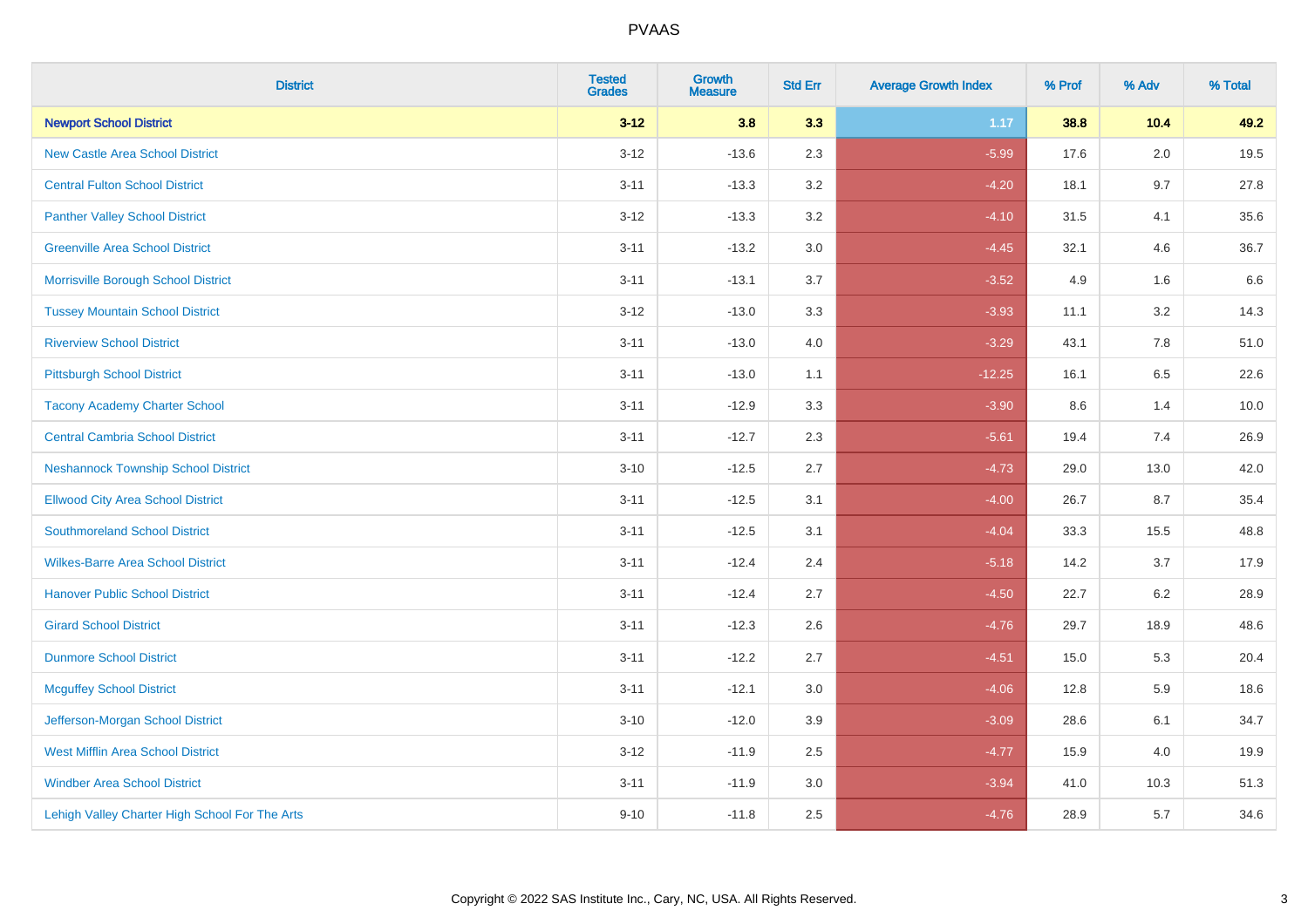| <b>District</b>                               | <b>Tested</b><br><b>Grades</b> | <b>Growth</b><br><b>Measure</b> | <b>Std Err</b> | <b>Average Growth Index</b> | % Prof | % Adv   | % Total |
|-----------------------------------------------|--------------------------------|---------------------------------|----------------|-----------------------------|--------|---------|---------|
| <b>Newport School District</b>                | $3 - 12$                       | 3.8                             | 3.3            | 1.17                        | 38.8   | 10.4    | 49.2    |
| <b>Derry Area School District</b>             | $3 - 11$                       | $-11.8$                         | 2.6            | $-4.53$                     | 34.8   | 6.1     | 40.9    |
| <b>Moniteau School District</b>               | $3 - 11$                       | $-11.8$                         | 2.9            | $-4.07$                     | 22.6   | $5.0\,$ | 27.6    |
| Jefferson County-Dubois AVTS                  | $9 - 11$                       | $-11.7$                         | 3.1            | $-3.72$                     | 17.6   | 2.8     | 20.4    |
| <b>Williamsport Area School District</b>      | $3 - 11$                       | $-11.7$                         | 1.4            | $-8.29$                     | 18.2   | 10.5    | 28.7    |
| <b>Forbes Road School District</b>            | $3 - 11$                       | $-11.5$                         | 4.7            | $-2.43$                     | 23.1   | 10.3    | 33.3    |
| <b>Old Forge School District</b>              | $3 - 12$                       | $-11.3$                         | 3.1            | $-3.62$                     | 28.6   | 13.2    | 41.8    |
| <b>Burgettstown Area School District</b>      | $3 - 11$                       | $-11.2$                         | 3.2            | $-3.46$                     | 16.0   | 2.7     | 18.7    |
| <b>Mid Valley School District</b>             | $3 - 10$                       | $-11.1$                         | 2.7            | $-4.07$                     | 28.3   | 8.1     | 36.4    |
| Lackawanna Trail School District              | $3 - 10$                       | $-11.0$                         | 3.3            | $-3.35$                     | 13.1   | 18.0    | 31.2    |
| <b>York Co School Of Technology</b>           | $9 - 12$                       | $-10.9$                         | 1.6            | $-6.79$                     | 22.6   | 4.0     | 26.6    |
| <b>East Lycoming School District</b>          | $3 - 11$                       | $-10.9$                         | 2.1            | $-5.08$                     | 22.5   | 8.2     | 30.8    |
| Jim Thorpe Area School District               | $3 - 11$                       | $-10.9$                         | 2.4            | $-4.48$                     | 19.5   | 6.0     | 25.5    |
| <b>Ligonier Valley School District</b>        | $3 - 11$                       | $-10.8$                         | 3.1            | $-3.43$                     | 34.1   | 5.8     | 39.9    |
| <b>General Mclane School District</b>         | $3 - 11$                       | $-10.7$                         | 2.4            | $-4.40$                     | 34.0   | 15.6    | 49.6    |
| <b>Mohawk Area School District</b>            | $3 - 11$                       | $-10.5$                         | 2.8            | $-3.75$                     | 35.1   | 10.6    | 45.7    |
| <b>Kennett Consolidated School District</b>   | $3 - 11$                       | $-10.4$                         | 1.7            | $-6.27$                     | 28.7   | 14.0    | 42.7    |
| <b>Commodore Perry School District</b>        | $3 - 11$                       | $-10.4$                         | 4.5            | $-2.30$                     | 29.4   | 5.9     | 35.3    |
| <b>Hempfield Area School District</b>         | $3 - 12$                       | $-10.2$                         | 1.6            | $-6.37$                     | 28.1   | 19.2    | 47.3    |
| <b>Scranton School District</b>               | $3 - 12$                       | $-10.1$                         | 2.5            | $-4.04$                     | 20.0   | 7.7     | 27.7    |
| <b>Milton Area School District</b>            | $3 - 11$                       | $-10.1$                         | 2.5            | $-4.04$                     | 23.0   | 11.3    | 34.2    |
| <b>Lancaster School District</b>              | $3 - 12$                       | $-10.0$                         | 1.4            | $-7.22$                     | 9.0    | 3.9     | 12.8    |
| <b>Clarion-Limestone Area School District</b> | $3 - 12$                       | $-10.0$                         | 3.6            | $-2.76$                     | 28.3   | 20.0    | 48.3    |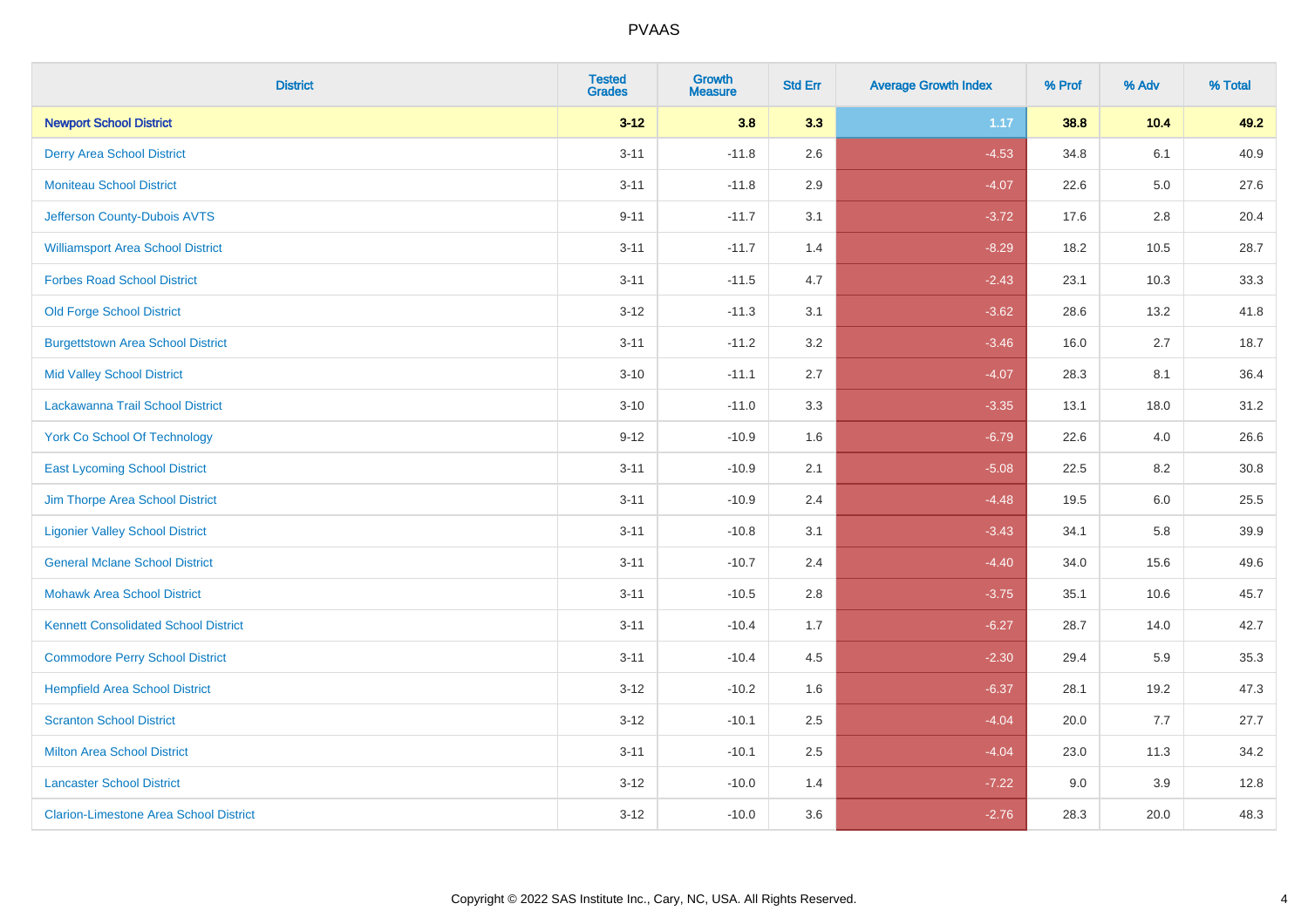| <b>District</b>                                | <b>Tested</b><br><b>Grades</b> | <b>Growth</b><br><b>Measure</b> | <b>Std Err</b> | <b>Average Growth Index</b> | % Prof | % Adv | % Total |
|------------------------------------------------|--------------------------------|---------------------------------|----------------|-----------------------------|--------|-------|---------|
| <b>Newport School District</b>                 | $3 - 12$                       | 3.8                             | 3.3            | 1.17                        | 38.8   | 10.4  | 49.2    |
| <b>Deer Lakes School District</b>              | $3 - 11$                       | $-10.0$                         | 2.5            | $-4.02$                     | 27.7   | 9.9   | 37.6    |
| <b>Lawrence County CTC</b>                     | $10 - 11$                      | $-9.8$                          | 3.7            | $-2.68$                     | 7.3    | 0.0   | 7.3     |
| <b>Big Spring School District</b>              | $3 - 11$                       | $-9.8$                          | 2.3            | $-4.32$                     | 23.6   | 12.9  | 36.5    |
| <b>West York Area School District</b>          | $3 - 12$                       | $-9.8$                          | 2.7            | $-3.57$                     | 21.9   | 10.9  | 32.8    |
| <b>Mastery Charter School - Gratz Campus</b>   | $7 - 10$                       | $-9.5$                          | 4.6            | $-2.09$                     | 0.0    | 3.4   | 3.4     |
| Jamestown Area School District                 | $3 - 11$                       | $-9.5$                          | 4.1            | $-2.33$                     | 41.5   | 4.9   | 46.3    |
| <b>Antietam School District</b>                | $3 - 10$                       | $-9.5$                          | 3.7            | $-2.57$                     | 20.9   | 1.5   | 22.4    |
| <b>Coatesville Area School District</b>        | $3 - 11$                       | $-9.5$                          | 1.6            | $-5.81$                     | 12.8   | 3.3   | 16.2    |
| <b>Plum Borough School District</b>            | $3 - 11$                       | $-9.4$                          | 2.4            | $-3.98$                     | 32.9   | 27.4  | 60.4    |
| Insight PA Cyber Charter School                | $3 - 11$                       | $-9.4$                          | 5.8            | $-1.62$                     | 25.6   | 4.6   | 30.2    |
| <b>Western Beaver County School District</b>   | $3 - 11$                       | $-9.3$                          | 4.2            | $-2.20$                     | 45.1   | 3.9   | 49.0    |
| <b>Carbon Career &amp; Technical Institute</b> | $9 - 11$                       | $-9.3$                          | 3.2            | $-2.92$                     | 19.6   | 2.2   | 21.7    |
| <b>Chartiers Valley School District</b>        | $3 - 11$                       | $-9.1$                          | 2.1            | $-4.23$                     | 20.7   | 17.4  | 38.0    |
| <b>South Park School District</b>              | $3 - 11$                       | $-8.8$                          | 2.5            | $-3.46$                     | 28.1   | 17.0  | 45.2    |
| <b>Grove City Area School District</b>         | $3 - 12$                       | $-8.8$                          | 2.3            | $-3.89$                     | 25.6   | 16.4  | 42.0    |
| <b>Trinity Area School District</b>            | $3 - 11$                       | $-8.7$                          | 1.8            | $-4.87$                     | 20.9   | 9.8   | 30.8    |
| <b>Union City Area School District</b>         | $3 - 12$                       | $-8.7$                          | 3.3            | $-2.59$                     | 29.7   | 10.9  | 40.6    |
| <b>Shanksville-Stonycreek School District</b>  | $3 - 10$                       | $-8.6$                          | 5.5            | $-1.55$                     | 17.6   | 23.5  | 41.2    |
| Southern Columbia Area School District         | $3 - 11$                       | $-8.5$                          | 3.0            | $-2.83$                     | 30.5   | 12.8  | 43.3    |
| <b>Interboro School District</b>               | $3 - 12$                       | $-8.4$                          | 2.0            | $-4.27$                     | 27.6   | 6.4   | 34.1    |
| <b>Montoursville Area School District</b>      | $3 - 12$                       | $-8.4$                          | 2.6            | $-3.17$                     | 38.8   | 18.2  | 57.0    |
| Salisbury-Elk Lick School District             | $3 - 11$                       | $-8.4$                          | 5.8            | $-1.45$                     | 33.3   | 5.6   | 38.9    |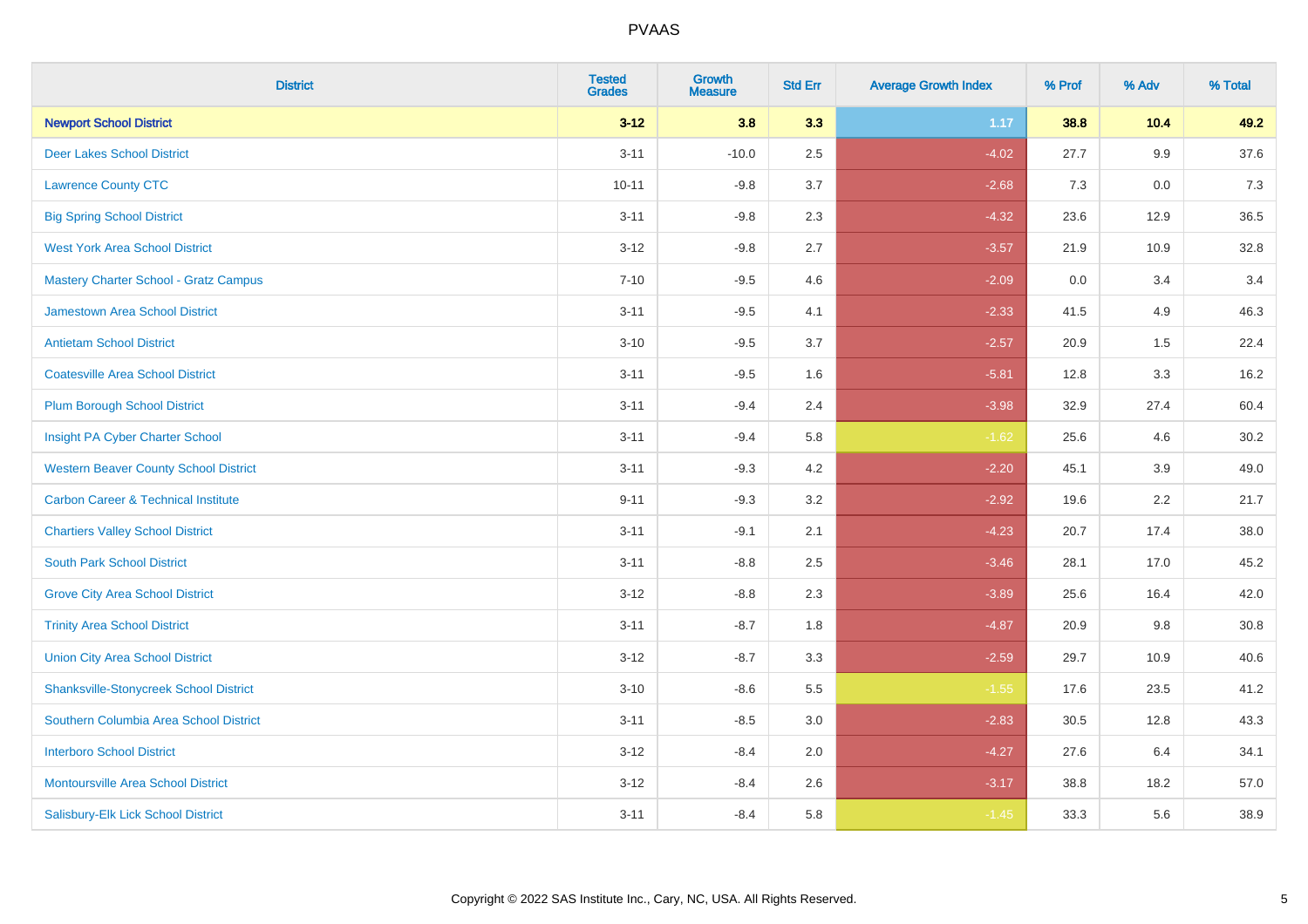| <b>District</b>                                  | <b>Tested</b><br><b>Grades</b> | <b>Growth</b><br><b>Measure</b> | <b>Std Err</b> | <b>Average Growth Index</b> | % Prof | % Adv   | % Total |
|--------------------------------------------------|--------------------------------|---------------------------------|----------------|-----------------------------|--------|---------|---------|
| <b>Newport School District</b>                   | $3 - 12$                       | 3.8                             | 3.3            | 1.17                        | 38.8   | 10.4    | 49.2    |
| <b>Shikellamy School District</b>                | $3 - 10$                       | $-8.3$                          | 2.4            | $-3.42$                     | 20.8   | 18.5    | 39.2    |
| <b>Achievement House Charter School</b>          | $7 - 11$                       | $-8.2$                          | 3.6            | $-2.28$                     | 16.7   | 2.8     | 19.4    |
| <b>Pittston Area School District</b>             | $3 - 11$                       | $-8.2$                          | 2.2            | $-3.75$                     | 26.7   | 14.8    | 41.5    |
| <b>West Greene School District</b>               | $3 - 11$                       | $-8.1$                          | 3.9            | $-2.08$                     | 31.0   | 11.9    | 42.9    |
| Boys Latin Of Philadelphia Charter School        | $6 - 12$                       | $-8.0$                          | 2.7            | $-3.02$                     | 1.4    | 0.0     | 1.4     |
| <b>Jenkintown School District</b>                | $3 - 11$                       | $-7.9$                          | 4.1            | $-1.92$                     | 34.1   | 27.3    | 61.4    |
| <b>Mount Carmel Area School District</b>         | $3 - 11$                       | $-7.9$                          | 2.3            | $-3.38$                     | 18.2   | 4.4     | 22.6    |
| Philadelphia City School District                | $3 - 12$                       | $-7.8$                          | 0.6            | $-13.43$                    | 16.4   | 6.5     | 22.9    |
| <b>Somerset Area School District</b>             | $3 - 11$                       | $-7.6$                          | 2.4            | $-3.17$                     | 21.0   | 14.5    | 35.5    |
| Octorara Area School District                    | $3 - 11$                       | $-7.5$                          | 3.2            | $-2.35$                     | 26.1   | 17.0    | 43.2    |
| <b>Redbank Valley School District</b>            | $3 - 11$                       | $-7.5$                          | 3.1            | $-2.41$                     | 12.4   | 10.6    | 23.1    |
| <b>Blairsville-Saltsburg School District</b>     | $3 - 11$                       | $-7.5$                          | 2.8            | $-2.67$                     | 20.1   | $8.2\,$ | 28.3    |
| <b>Bristol Township School District</b>          | $3 - 11$                       | $-7.4$                          | 1.4            | $-5.32$                     | 13.8   | 4.6     | 18.4    |
| <b>West Middlesex Area School District</b>       | $3 - 10$                       | $-7.4$                          | 3.5            | $-2.11$                     | 32.0   | 9.6     | 41.6    |
| <b>Lincoln Leadership Academy Charter School</b> | $3 - 12$                       | $-7.4$                          | 3.7            | $-1.99$                     | 6.4    | 2.1     | 8.5     |
| Catasauqua Area School District                  | $3 - 12$                       | $-7.3$                          | 2.8            | $-2.58$                     | 27.1   | 11.2    | 38.3    |
| <b>Innovative Arts Academy Charter School</b>    | $6 - 11$                       | $-7.2$                          | 2.5            | $-2.83$                     | 2.0    | 0.0     | 2.0     |
| <b>Keystone Oaks School District</b>             | $3 - 11$                       | $-7.2$                          | 2.3            | $-3.14$                     | 30.0   | 11.1    | 41.0    |
| Karns City Area School District                  | $3 - 11$                       | $-7.2$                          | 2.6            | $-2.71$                     | 26.4   | 20.8    | 47.2    |
| Columbia-Montour AVTS                            | $9 - 10$                       | $-7.1$                          | 2.8            | $-2.52$                     | 19.5   | 3.2     | 22.7    |
| <b>Carmichaels Area School District</b>          | $3 - 10$                       | $-7.0$                          | 3.1            | $-2.30$                     | 17.8   | 9.6     | 27.4    |
| <b>Sto-Rox School District</b>                   | $3 - 10$                       | $-7.0$                          | 3.5            | $-1.99$                     | 3.2    | 0.0     | 3.2     |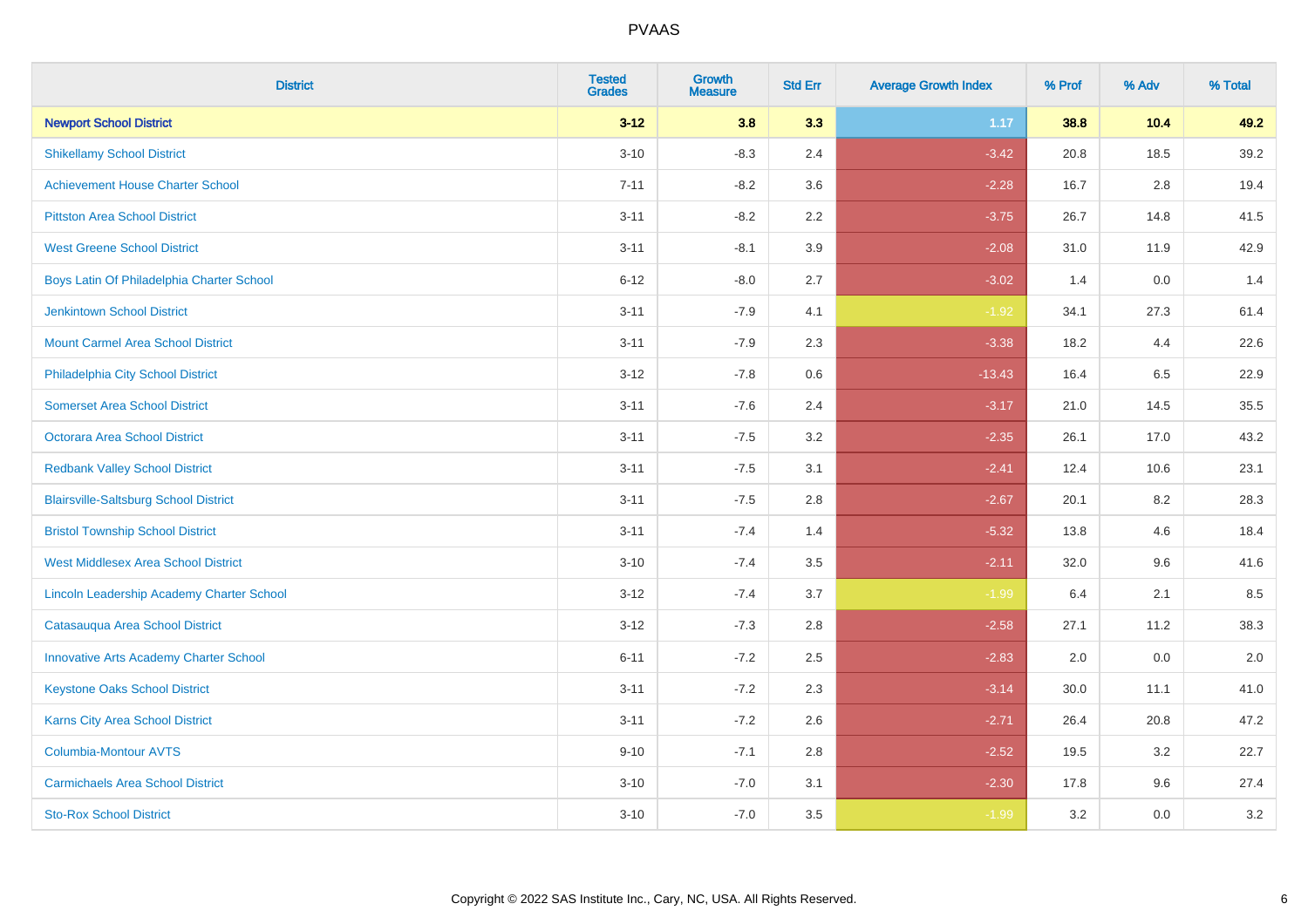| <b>District</b>                                        | <b>Tested</b><br><b>Grades</b> | <b>Growth</b><br><b>Measure</b> | <b>Std Err</b> | <b>Average Growth Index</b> | % Prof | % Adv  | % Total |
|--------------------------------------------------------|--------------------------------|---------------------------------|----------------|-----------------------------|--------|--------|---------|
| <b>Newport School District</b>                         | $3 - 12$                       | 3.8                             | 3.3            | 1.17                        | 38.8   | $10.4$ | 49.2    |
| <b>Berwick Area School District</b>                    | $3 - 11$                       | $-6.9$                          | 2.4            | $-2.84$                     | 22.3   | 11.5   | 33.8    |
| <b>Richland School District</b>                        | $3 - 11$                       | $-6.9$                          | 2.6            | $-2.63$                     | 40.1   | 20.9   | 61.0    |
| <b>Greensburg Salem School District</b>                | $3 - 11$                       | $-6.9$                          | 2.2            | $-3.06$                     | 30.3   | 13.3   | 43.6    |
| <b>Corry Area School District</b>                      | $3 - 11$                       | $-6.8$                          | 2.3            | $-3.01$                     | 24.0   | 8.8    | 32.8    |
| <b>Greater Nanticoke Area School District</b>          | $3 - 12$                       | $-6.8$                          | 2.6            | $-2.58$                     | 15.2   | 8.9    | 24.1    |
| Millersburg Area School District                       | $3 - 11$                       | $-6.6$                          | 3.4            | $-1.92$                     | 24.1   | 10.3   | 34.5    |
| <b>Sharon City School District</b>                     | $3 - 11$                       | $-6.5$                          | 2.3            | $-2.79$                     | 13.1   | 5.0    | 18.1    |
| <b>Keystone Education Center Charter School</b>        | $3 - 12$                       | $-6.5$                          | 5.1            | $-1.28$                     | 0.0    | 0.0    | 0.0     |
| <b>Union Area School District</b>                      | $3 - 11$                       | $-6.5$                          | 3.8            | $-1.70$                     | 30.6   | 12.2   | 42.9    |
| Perseus House Charter School Of Excellence             | $6 - 11$                       | $-6.4$                          | 2.6            | $-2.50$                     | 0.9    | 0.0    | 0.9     |
| <b>East Allegheny School District</b>                  | $3 - 11$                       | $-6.4$                          | 3.0            | $-2.11$                     | 21.0   | 7.4    | 28.4    |
| <b>Conemaugh Valley School District</b>                | $3 - 12$                       | $-6.3$                          | 4.1            | $-1.54$                     | 23.7   | 5.1    | 28.8    |
| <b>Wellsboro Area School District</b>                  | $3 - 11$                       | $-6.3$                          | 3.0            | $-2.08$                     | 24.4   | 13.4   | 37.8    |
| <b>Freedom Area School District</b>                    | $3 - 11$                       | $-6.3$                          | 3.1            | $-2.04$                     | 22.9   | 8.4    | 31.3    |
| <b>Riverside School District</b>                       | $3 - 11$                       | $-6.2$                          | 2.7            | $-2.33$                     | 20.8   | 17.0   | 37.7    |
| <b>Environmental Charter School At Frick Park</b>      | $3-9$                          | $-6.2$                          | 3.7            | $-1.67$                     | 25.9   | 3.4    | 29.3    |
| <b>Avonworth School District</b>                       | $3 - 10$                       | $-6.2$                          | 2.3            | $-2.68$                     | 35.9   | 14.1   | 50.0    |
| <b>Eastern York School District</b>                    | $3 - 11$                       | $-6.2$                          | 2.3            | $-2.70$                     | 27.8   | 18.5   | 46.4    |
| <b>Chester Charter Scholars Academy Charter School</b> | $3 - 12$                       | $-6.2$                          | 3.3            | $-1.88$                     | 2.2    | 0.0    | 2.2     |
| <b>Yough School District</b>                           | $3 - 10$                       | $-6.2$                          | 2.7            | $-2.27$                     | 28.9   | 8.8    | 37.7    |
| <b>Cambria Heights School District</b>                 | $3 - 10$                       | $-6.2$                          | 2.9            | $-2.11$                     | 25.0   | 13.0   | 38.0    |
| <b>Ridgway Area School District</b>                    | $3 - 11$                       | $-6.1$                          | 4.0            | $-1.53$                     | 42.2   | 15.6   | 57.8    |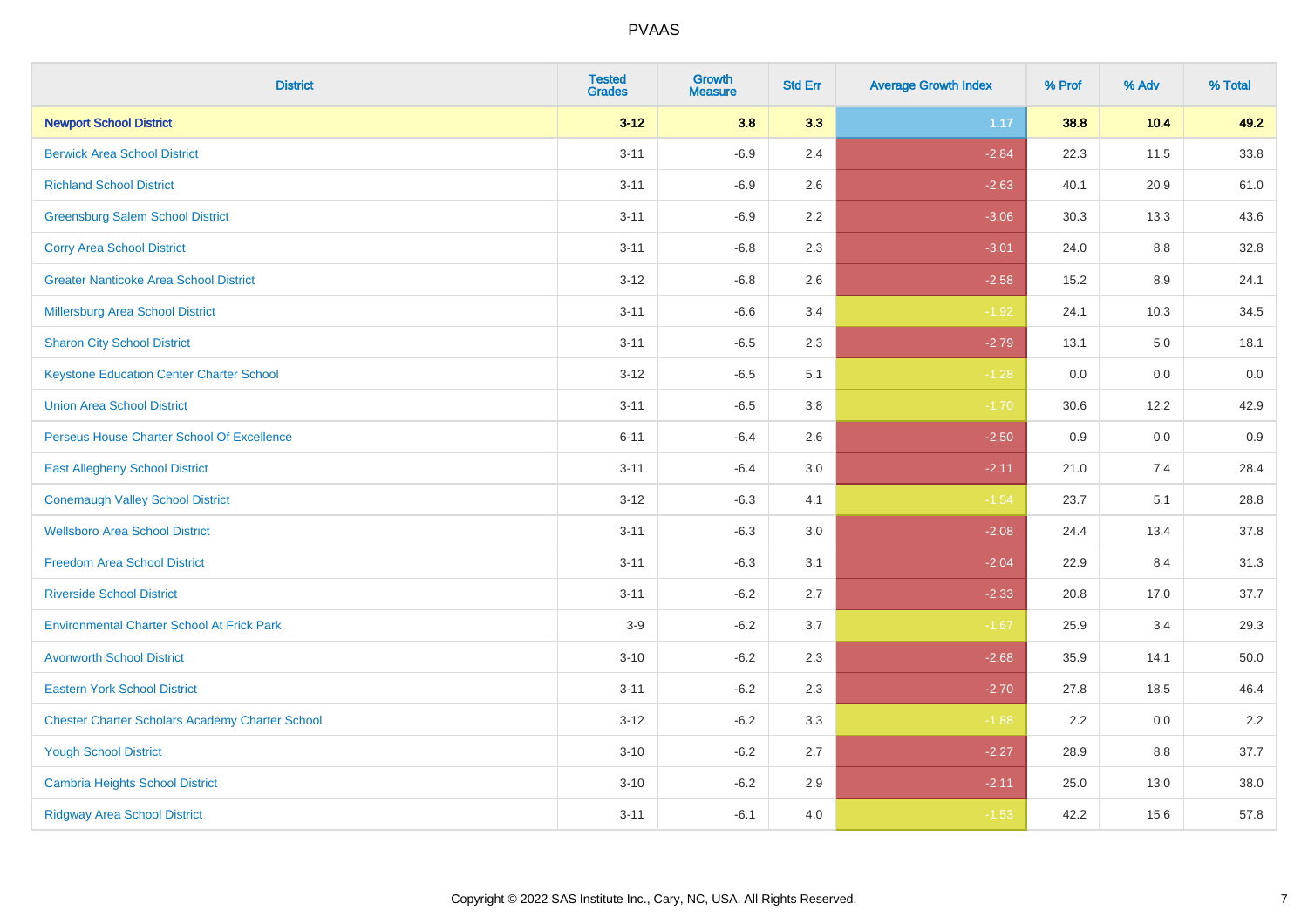| <b>District</b>                                 | <b>Tested</b><br><b>Grades</b> | <b>Growth</b><br><b>Measure</b> | <b>Std Err</b> | <b>Average Growth Index</b> | % Prof | % Adv | % Total |
|-------------------------------------------------|--------------------------------|---------------------------------|----------------|-----------------------------|--------|-------|---------|
| <b>Newport School District</b>                  | $3 - 12$                       | 3.8                             | 3.3            | 1.17                        | 38.8   | 10.4  | 49.2    |
| <b>Montour School District</b>                  | $3 - 11$                       | $-6.1$                          | 2.1            | $-2.95$                     | 31.8   | 23.6  | 55.3    |
| <b>Elk Lake School District</b>                 | $3 - 11$                       | $-6.1$                          | 2.9            | $-2.12$                     | 26.3   | 11.6  | 37.9    |
| Mifflinburg Area School District                | $3 - 11$                       | $-6.0$                          | 2.1            | $-2.87$                     | 32.7   | 13.3  | 46.0    |
| <b>Gettysburg Area School District</b>          | $3 - 11$                       | $-6.0$                          | 2.0            | $-3.02$                     | 28.8   | 19.6  | 48.5    |
| <b>Westinghouse Arts Academy Charter School</b> | $9 - 10$                       | $-6.0$                          | 3.3            | $-1.81$                     | 20.2   | 8.9   | 29.1    |
| Southern Huntingdon County School District      | $3 - 11$                       | $-5.9$                          | 3.4            | $-1.76$                     | 32.8   | 4.9   | 37.7    |
| Lehigh Valley Academy Regional Charter School   | $3 - 11$                       | $-5.9$                          | 3.0            | $-1.98$                     | 20.0   | 7.7   | 27.7    |
| <b>Susquenita School District</b>               | $3 - 11$                       | $-5.9$                          | 2.6            | $-2.28$                     | 30.6   | 13.9  | 44.4    |
| <b>Bristol Borough School District</b>          | $3 - 12$                       | $-5.9$                          | $2.9\,$        | $-2.00$                     | 27.8   | 3.3   | 31.1    |
| New Kensington-Arnold School District           | $3 - 11$                       | $-5.8$                          | 3.2            | $-1.80$                     | 10.8   | 1.2   | 12.0    |
| <b>Montgomery Area School District</b>          | $3 - 11$                       | $-5.8$                          | 3.2            | $-1.83$                     | 25.0   | 11.5  | 36.5    |
| <b>Weatherly Area School District</b>           | $3 - 11$                       | $-5.8$                          | 4.0            | $-1.44$                     | 32.1   | 8.9   | 41.1    |
| <b>Rochester Area School District</b>           | $3 - 11$                       | $-5.7$                          | 3.9            | $-1.45$                     | 14.9   | 2.1   | 17.0    |
| Selinsgrove Area School District                | $3 - 12$                       | $-5.7$                          | 2.1            | $-2.74$                     | 25.4   | 13.9  | 39.2    |
| <b>Harmony Area School District</b>             | $3 - 10$                       | $-5.7$                          | 5.0            | $-1.13$                     | 33.3   | 0.0   | 33.3    |
| Mechanicsburg Area School District              | $3 - 11$                       | $-5.7$                          | 1.6            | $-3.48$                     | 35.1   | 16.0  | 51.2    |
| Renaissance Academy Charter School              | $3 - 11$                       | $-5.6$                          | 3.1            | $-1.79$                     | 28.4   | 18.5  | 46.9    |
| <b>City CHS</b>                                 | $10 - 11$                      | $-5.6$                          | 2.4            | $-2.34$                     | 15.9   | 1.5   | 17.4    |
| <b>Millville Area School District</b>           | $3 - 12$                       | $-5.6$                          | 4.4            | $-1.26$                     | 31.4   | 11.4  | 42.9    |
| <b>Chambersburg Area School District</b>        | $3 - 11$                       | $-5.6$                          | 1.3            | $-4.42$                     | 24.2   | 15.2  | 39.4    |
| <b>Wyoming Valley West School District</b>      | $3 - 11$                       | $-5.5$                          | 2.3            | $-2.38$                     | 22.2   | 9.2   | 31.4    |
| <b>Elizabeth Forward School District</b>        | $3 - 11$                       | $-5.5$                          | 2.5            | $-2.25$                     | 32.2   | 12.8  | 45.0    |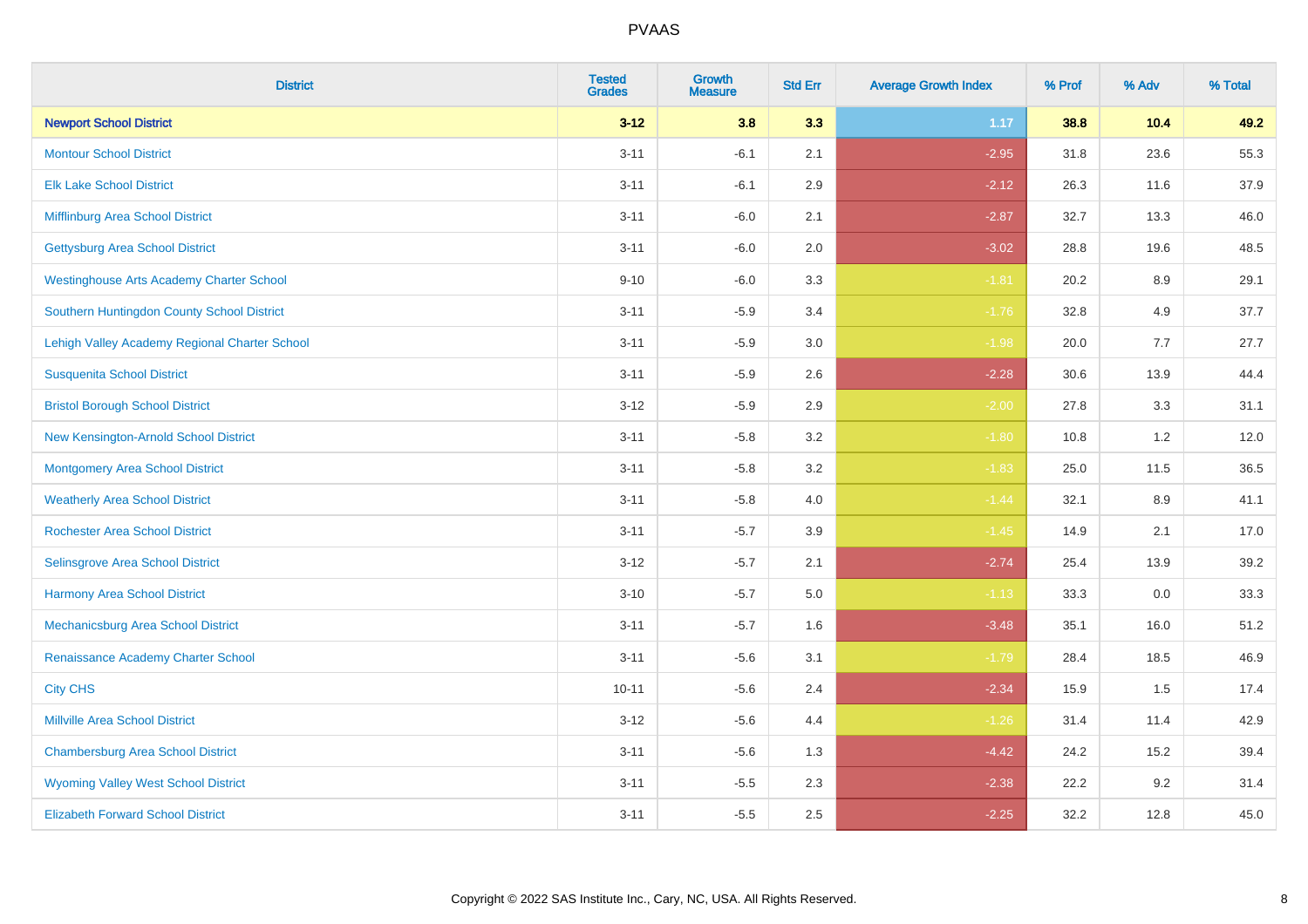| <b>District</b>                                                       | <b>Tested</b><br><b>Grades</b> | <b>Growth</b><br><b>Measure</b> | <b>Std Err</b> | <b>Average Growth Index</b> | % Prof | % Adv  | % Total |
|-----------------------------------------------------------------------|--------------------------------|---------------------------------|----------------|-----------------------------|--------|--------|---------|
| <b>Newport School District</b>                                        | $3 - 12$                       | 3.8                             | 3.3            | 1.17                        | 38.8   | $10.4$ | 49.2    |
| <b>Wyoming Area School District</b>                                   | $3 - 10$                       | $-5.5$                          | 2.5            | $-2.21$                     | 32.0   | 9.6    | 41.6    |
| <b>Baldwin-Whitehall School District</b>                              | $3 - 11$                       | $-5.5$                          | 1.9            | $-2.93$                     | 32.0   | 14.7   | 46.7    |
| <b>Riverside Beaver County School District</b>                        | $3 - 11$                       | $-5.5$                          | 2.7            | $-2.03$                     | 35.8   | 23.2   | 59.0    |
| <b>Cornell School District</b>                                        | $3 - 11$                       | $-5.5$                          | 4.6            | $-1.20$                     | 11.3   | 3.2    | 14.5    |
| <b>Pottsgrove School District</b>                                     | $3 - 11$                       | $-5.5$                          | 2.0            | $-2.78$                     | 28.6   | 10.3   | 38.8    |
| <b>Mount Pleasant Area School District</b>                            | $3 - 11$                       | $-5.4$                          | 2.3            | $-2.37$                     | 33.3   | 8.7    | 42.0    |
| <b>North East School District</b>                                     | $3 - 11$                       | $-5.3$                          | 2.7            | $-1.97$                     | 31.7   | 24.8   | 56.4    |
| <b>Wissahickon School District</b>                                    | $3 - 10$                       | $-5.3$                          | 1.7            | $-3.14$                     | 27.5   | 29.0   | 56.6    |
| <b>Steelton-Highspire School District</b>                             | $3 - 11$                       | $-5.3$                          | 3.2            | $-1.65$                     | 13.9   | 0.0    | 13.9    |
| <b>Connellsville Area School District</b>                             | $3 - 11$                       | $-5.3$                          | 2.0            | $-2.67$                     | 24.2   | 5.0    | 29.1    |
| Schuylkill Haven Area School District                                 | $3 - 11$                       | $-5.3$                          | 2.7            | $-1.96$                     | 22.2   | 11.6   | 33.8    |
| <b>Central Dauphin School District</b>                                | $3 - 11$                       | $-5.2$                          | 1.2            | $-4.24$                     | 29.3   | 8.7    | 38.0    |
| <b>Carlisle Area School District</b>                                  | $3 - 11$                       | $-5.2$                          | 1.7            | $-2.99$                     | 28.0   | 19.3   | 47.3    |
| <b>Moshannon Valley School District</b>                               | $3 - 10$                       | $-5.1$                          | 4.6            | $-1.12$                     | 25.0   | 12.5   | 37.5    |
| <b>Southern Fulton School District</b>                                | $3 - 11$                       | $-5.1$                          | 4.0            | $-1.29$                     | 21.7   | 13.0   | 34.8    |
| Preparatory Charter School Of Mathematics, Science, Tech, And Careers | $9 - 10$                       | $-5.1$                          | 2.5            | $-2.03$                     | 6.3    | 1.4    | 7.7     |
| <b>Propel Charter School-Homestead</b>                                | $3 - 11$                       | $-5.0$                          | 3.9            | $-1.27$                     | 7.3    | 0.0    | 7.3     |
| <b>Northeast Bradford School District</b>                             | $3 - 10$                       | $-5.0$                          | 3.7            | $-1.35$                     | 30.6   | 4.8    | 35.5    |
| <b>Canon-Mcmillan School District</b>                                 | $3 - 11$                       | $-5.0$                          | 1.5            | $-3.25$                     | 30.8   | 28.5   | 59.3    |
| <b>Titusville Area School District</b>                                | $3 - 11$                       | $-5.0$                          | 2.5            | $-1.98$                     | 26.5   | 6.8    | 33.3    |
| <b>Cameron County School District</b>                                 | $3 - 12$                       | $-5.0$                          | 4.4            | $-1.12$                     | 34.9   | 4.8    | 39.7    |
| <b>Pottsville Area School District</b>                                | $3 - 12$                       | $-4.9$                          | 2.1            | $-2.36$                     | 21.8   | 7.9    | 29.6    |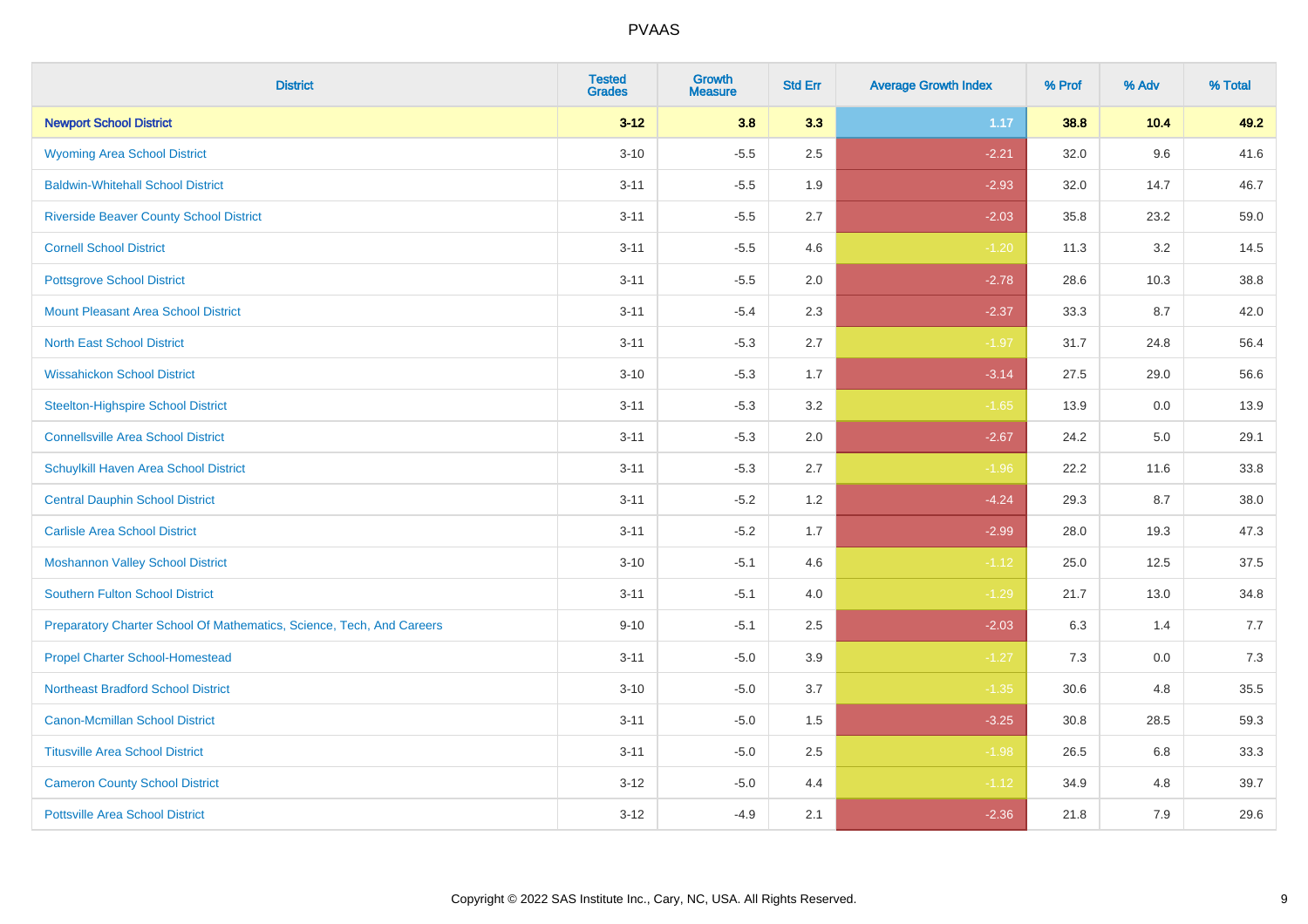| <b>District</b>                              | <b>Tested</b><br><b>Grades</b> | Growth<br><b>Measure</b> | <b>Std Err</b> | <b>Average Growth Index</b> | % Prof | % Adv | % Total |
|----------------------------------------------|--------------------------------|--------------------------|----------------|-----------------------------|--------|-------|---------|
| <b>Newport School District</b>               | $3 - 12$                       | 3.8                      | 3.3            | 1.17                        | 38.8   | 10.4  | 49.2    |
| East Stroudsburg Area School District        | $3 - 11$                       | $-4.9$                   | 1.4            | $-3.38$                     | 22.7   | 12.5  | 35.2    |
| North Schuylkill School District             | $3 - 11$                       | $-4.7$                   | 2.2            | $-2.16$                     | 20.2   | 11.7  | 31.9    |
| <b>Troy Area School District</b>             | $3 - 10$                       | $-4.7$                   | 3.2            | $-1.46$                     | 22.8   | 16.5  | 39.2    |
| <b>Shenandoah Valley School District</b>     | $3 - 11$                       | $-4.5$                   | 3.5            | $-1.29$                     | 14.3   | 0.0   | 14.3    |
| <b>Susquehanna Community School District</b> | $3 - 11$                       | $-4.5$                   | 3.8            | $-1.19$                     | 31.9   | 8.8   | 40.7    |
| Penn Cambria School District                 | $3 - 11$                       | $-4.5$                   | 2.4            | $-1.86$                     | 27.3   | 15.8  | 43.2    |
| <b>Erie City School District</b>             | $3 - 12$                       | $-4.5$                   | 1.4            | $-3.09$                     | 13.4   | 6.7   | 20.1    |
| <b>Bethlehem Area School District</b>        | $3 - 11$                       | $-4.5$                   | 1.1            | $-3.91$                     | 20.4   | 11.3  | 31.7    |
| <b>Bethel Park School District</b>           | $3 - 11$                       | $-4.4$                   | 1.7            | $-2.62$                     | 40.1   | 27.3  | 67.4    |
| <b>Governor Mifflin School District</b>      | $3 - 11$                       | $-4.4$                   | 1.6            | $-2.69$                     | 30.3   | 7.7   | 38.0    |
| Pocono Mountain School District              | $3 - 12$                       | $-4.3$                   | 1.8            | $-2.43$                     | 35.5   | 17.1  | 52.6    |
| <b>Quakertown Community School District</b>  | $3 - 12$                       | $-4.3$                   | 1.5            | $-2.79$                     | 33.8   | 20.1  | 53.8    |
| <b>Charleroi School District</b>             | $3 - 11$                       | $-4.3$                   | 2.7            | $-1.55$                     | 22.2   | 15.9  | 38.1    |
| <b>Woodland Hills School District</b>        | $3 - 12$                       | $-4.2$                   | 2.5            | $-1.66$                     | 10.1   | 1.4   | 11.5    |
| Urban Pathways 6-12 Charter School           | $6 - 11$                       | $-4.1$                   | 5.7            | $-0.72$                     | 0.0    | 0.0   | 0.0     |
| <b>Southern Lehigh School District</b>       | $3 - 11$                       | $-4.1$                   | 2.1            | $-1.94$                     | 39.3   | 28.0  | 67.2    |
| <b>Kiski Area School District</b>            | $3 - 11$                       | $-4.0$                   | 2.0            | $-1.99$                     | 23.1   | 18.2  | 41.3    |
| <b>Towanda Area School District</b>          | $3 - 11$                       | $-4.0$                   | 2.6            | $-1.52$                     | 24.8   | 9.9   | 34.8    |
| <b>Valley Grove School District</b>          | $3 - 10$                       | $-4.0$                   | 5.5            | $-0.72$                     | 68.4   | 15.8  | 84.2    |
| <b>Springfield Township School District</b>  | $3 - 11$                       | $-3.9$                   | 3.1            | $-1.27$                     | 37.2   | 30.8  | 68.1    |
| <b>Monessen City School District</b>         | $3 - 10$                       | $-3.9$                   | 5.6            | $-0.69$                     | 21.0   | 10.5  | 31.6    |
| <b>Dauphin County Technical School</b>       | $9 - 11$                       | $-3.9$                   | 2.3            | $-1.67$                     | 18.3   | 11.1  | 29.3    |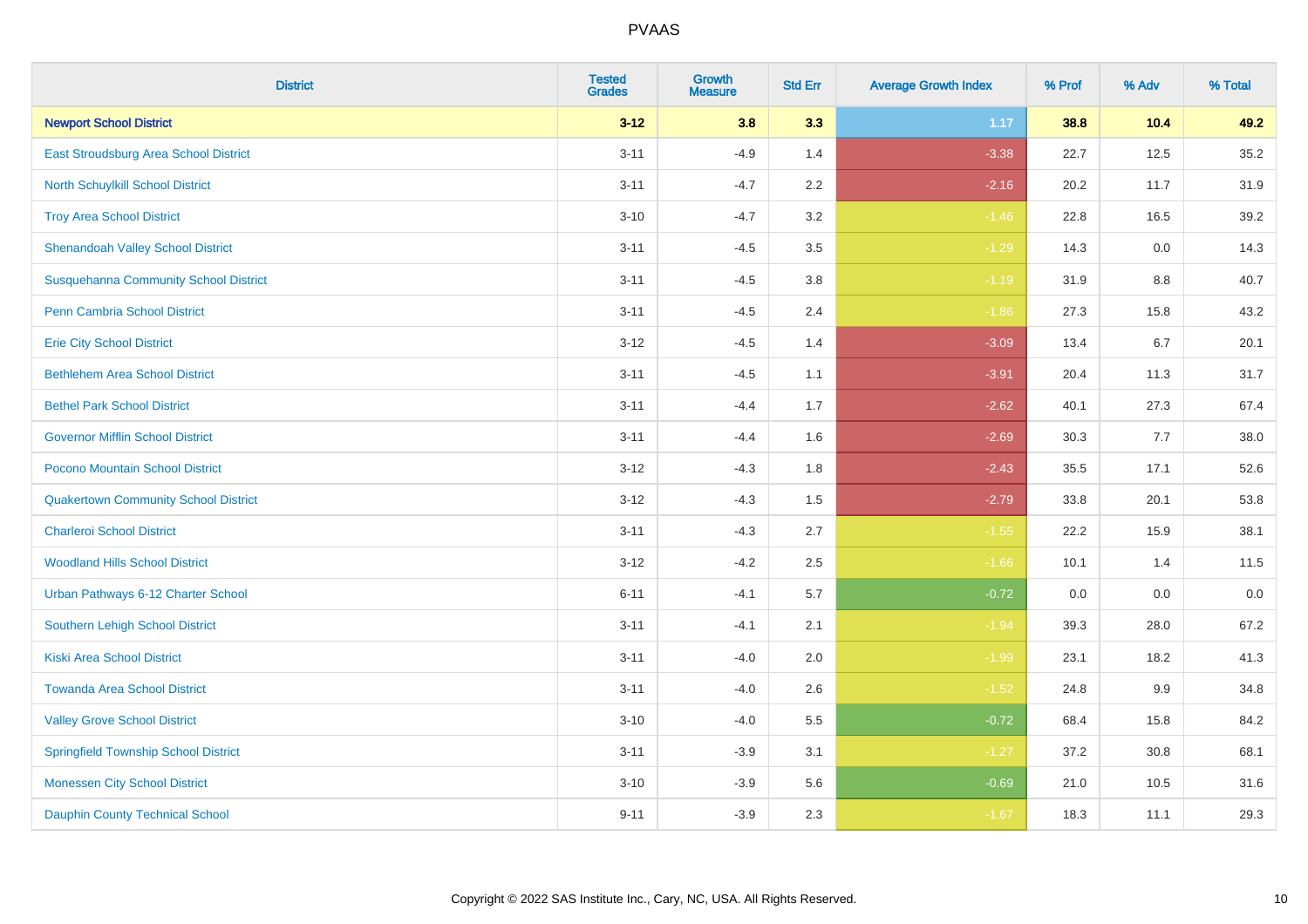| <b>District</b>                                         | <b>Tested</b><br><b>Grades</b> | <b>Growth</b><br><b>Measure</b> | <b>Std Err</b> | <b>Average Growth Index</b> | % Prof | % Adv   | % Total |
|---------------------------------------------------------|--------------------------------|---------------------------------|----------------|-----------------------------|--------|---------|---------|
| <b>Newport School District</b>                          | $3 - 12$                       | 3.8                             | 3.3            | 1.17                        | 38.8   | 10.4    | 49.2    |
| <b>Slippery Rock Area School District</b>               | $3 - 11$                       | $-3.8$                          | 2.5            | $-1.56$                     | 30.8   | 21.9    | 52.7    |
| <b>Universal Audenried Charter School</b>               | $9 - 11$                       | $-3.8$                          | 2.5            | $-1.53$                     | 3.0    | 0.5     | 3.5     |
| <b>Laurel Highlands School District</b>                 | $3 - 11$                       | $-3.8$                          | 2.3            | $-1.63$                     | 20.9   | 14.6    | 35.4    |
| <b>Franklin Area School District</b>                    | $3 - 11$                       | $-3.7$                          | 2.6            | $-1.43$                     | 30.5   | 5.9     | 36.4    |
| <b>Parkland School District</b>                         | $3 - 11$                       | $-3.7$                          | 1.2            | $-3.17$                     | 31.4   | 30.6    | 62.0    |
| <b>Chester-Upland School District</b>                   | $3 - 11$                       | $-3.6$                          | 2.6            | $-1.38$                     | 1.6    | $0.0\,$ | 1.6     |
| <b>Sugar Valley Rural Charter School</b>                | $3 - 11$                       | $-3.6$                          | 3.7            | $-0.98$                     | 10.3   | 0.0     | 10.3    |
| <b>Owen J Roberts School District</b>                   | $3 - 11$                       | $-3.5$                          | 1.5            | $-2.27$                     | 36.8   | 24.4    | 61.2    |
| <b>Greater Johnstown School District</b>                | $3 - 11$                       | $-3.5$                          | 2.4            | $-1.45$                     | 10.3   | 1.3     | 11.5    |
| <b>Middletown Area School District</b>                  | $3 - 11$                       | $-3.4$                          | 2.4            | $-1.44$                     | 34.3   | 15.2    | 49.4    |
| <b>Propel Charter School-Montour</b>                    | $3 - 10$                       | $-3.4$                          | 3.6            | $-0.93$                     | 7.7    | 0.0     | 7.7     |
| <b>Mahanoy Area School District</b>                     | $3 - 10$                       | $-3.4$                          | 3.1            | $-1.07$                     | 21.4   | 8.6     | 30.0    |
| <b>Crestwood School District</b>                        | $3 - 11$                       | $-3.4$                          | 2.2            | $-1.52$                     | 33.1   | 21.7    | 54.9    |
| Center For Student Learning Charter School At Pennsbury | $6 - 12$                       | $-3.3$                          | 6.0            | $-0.55$                     | 23.1   | 0.0     | 23.1    |
| <b>Roberto Clemente Charter School</b>                  | $3 - 12$                       | $-3.3$                          | 4.1            | $-0.79$                     | 22.7   | 4.6     | 27.3    |
| <b>Pleasant Valley School District</b>                  | $3 - 11$                       | $-3.3$                          | 1.8            | $-1.80$                     | 28.5   | 10.4    | 39.0    |
| <b>Twin Valley School District</b>                      | $3 - 12$                       | $-3.2$                          | 1.9            | $-1.68$                     | 38.8   | 19.8    | 58.6    |
| <b>Northwest Area School District</b>                   | $3 - 10$                       | $-3.2$                          | 3.3            | $-0.97$                     | 30.4   | 13.0    | 43.5    |
| <b>Susq-Cyber Charter School</b>                        | $9 - 11$                       | $-3.2$                          | 5.8            | $-0.54$                     | 23.8   | 4.8     | 28.6    |
| <b>Oxford Area School District</b>                      | $3 - 11$                       | $-3.1$                          | 1.8            | $-1.77$                     | 27.5   | 14.5    | 42.0    |
| <b>Reynolds School District</b>                         | $3 - 10$                       | $-3.0$                          | 3.5            | $-0.87$                     | 27.3   | 9.1     | 36.4    |
| <b>KIPP Dubois Charter School</b>                       | $9 - 10$                       | $-3.0$                          | 3.1            | $-0.95$                     | 10.0   | 0.0     | 10.0    |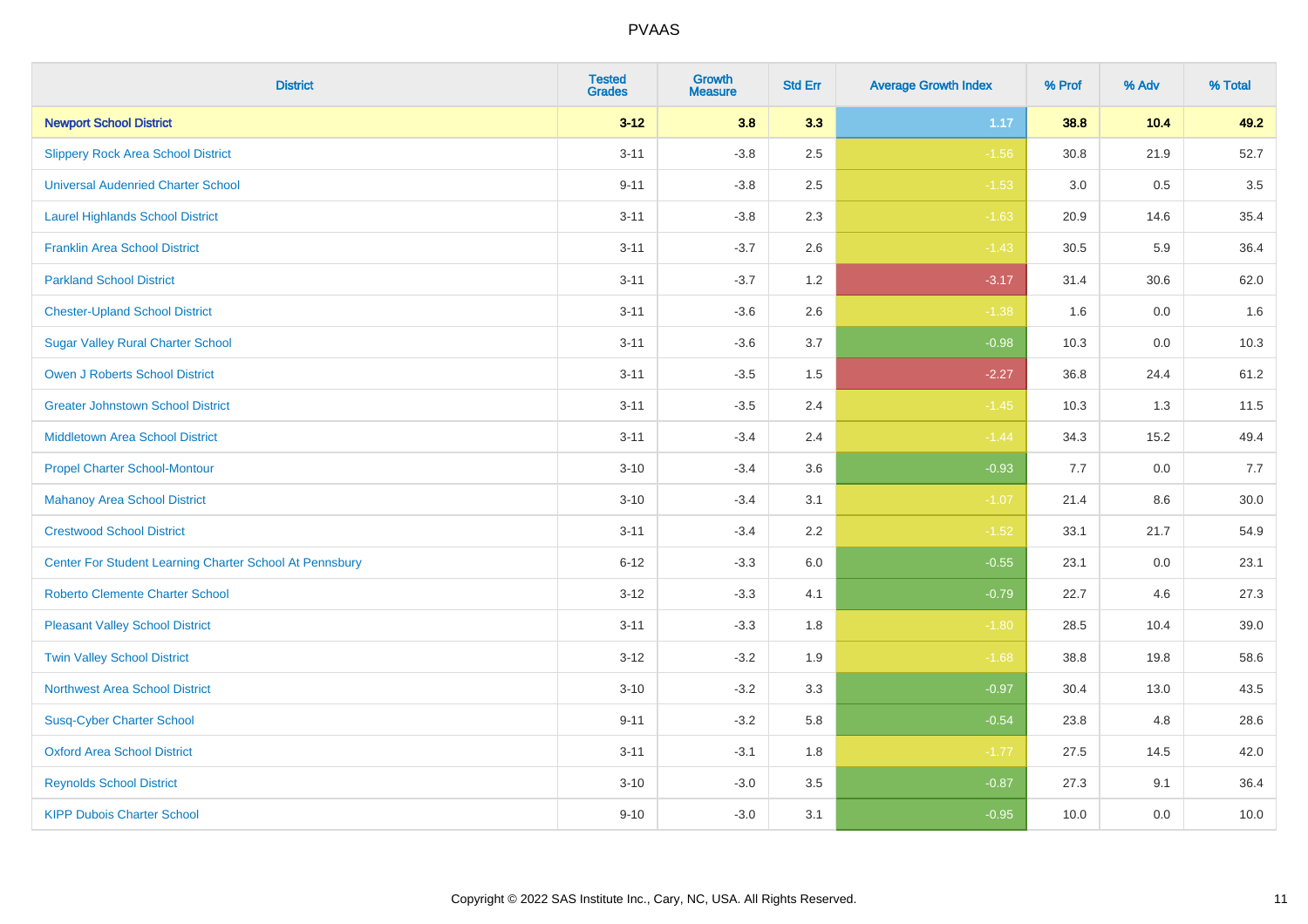| <b>District</b>                             | <b>Tested</b><br><b>Grades</b> | <b>Growth</b><br><b>Measure</b> | <b>Std Err</b> | <b>Average Growth Index</b> | % Prof | % Adv | % Total |
|---------------------------------------------|--------------------------------|---------------------------------|----------------|-----------------------------|--------|-------|---------|
| <b>Newport School District</b>              | $3 - 12$                       | 3.8                             | 3.3            | 1.17                        | 38.8   | 10.4  | 49.2    |
| <b>Northgate School District</b>            | $3 - 11$                       | $-3.0$                          | 3.4            | $-0.85$                     | 35.6   | 6.8   | 42.4    |
| <b>Beaver Area School District</b>          | $3 - 10$                       | $-3.0$                          | 2.5            | $-1.16$                     | 25.8   | 27.8  | 53.6    |
| <b>Minersville Area School District</b>     | $3 - 11$                       | $-2.9$                          | 3.4            | $-0.86$                     | 27.4   | 9.7   | 37.1    |
| <b>Boyertown Area School District</b>       | $3 - 11$                       | $-2.9$                          | 1.4            | $-2.06$                     | 30.8   | 22.6  | 53.4    |
| <b>Bucks County Technical High School</b>   | $9 - 10$                       | $-2.9$                          | 2.2            | $-1.29$                     | 27.7   | 10.4  | 38.2    |
| <b>Rose Tree Media School District</b>      | $3 - 10$                       | $-2.8$                          | 2.1            | $-1.33$                     | 35.2   | 29.6  | 64.8    |
| <b>Carbondale Area School District</b>      | $3 - 10$                       | $-2.8$                          | 3.2            | $-0.87$                     | 27.5   | 2.9   | 30.4    |
| <b>Uniontown Area School District</b>       | $3 - 11$                       | $-2.8$                          | 3.1            | $-0.91$                     | 31.7   | 7.3   | 39.0    |
| <b>Dubois Area School District</b>          | $3 - 11$                       | $-2.8$                          | 2.0            | $-1.37$                     | 35.5   | 19.0  | 54.6    |
| <b>Tri-Valley School District</b>           | $3 - 10$                       | $-2.7$                          | 3.9            | $-0.69$                     | 31.0   | 9.5   | 40.5    |
| Hatboro-Horsham School District             | $3 - 11$                       | $-2.7$                          | 1.6            | $-1.65$                     | 27.9   | 17.9  | 45.8    |
| Hollidaysburg Area School District          | $3 - 11$                       | $-2.7$                          | 1.6            | $-1.64$                     | 32.6   | 15.2  | 47.8    |
| <b>Shamokin Area School District</b>        | $3 - 11$                       | $-2.6$                          | 2.5            | $-1.06$                     | 19.6   | 9.8   | 29.3    |
| <b>Nazareth Area School District</b>        | $3 - 11$                       | $-2.5$                          | 1.7            | $-1.53$                     | 29.2   | 24.6  | 53.8    |
| <b>Mount Union Area School District</b>     | $3 - 10$                       | $-2.5$                          | 2.8            | $-0.89$                     | 19.8   | 5.8   | 25.6    |
| Northwestern Lehigh School District         | $3 - 11$                       | $-2.4$                          | 2.1            | $-1.14$                     | 41.7   | 17.9  | 59.5    |
| <b>Wyomissing Area School District</b>      | $3 - 12$                       | $-2.4$                          | 2.6            | $-0.92$                     | 25.6   | 28.1  | 53.7    |
| <b>Southeastern Greene School District</b>  | $3 - 10$                       | $-2.3$                          | 4.4            | $-0.53$                     | 29.0   | 9.7   | 38.7    |
| <b>York Academy Regional Charter School</b> | $3 - 11$                       | $-2.3$                          | 4.4            | $-0.52$                     | 23.5   | 2.0   | 25.5    |
| <b>Conneaut School District</b>             | $3 - 12$                       | $-2.3$                          | 2.6            | $-0.91$                     | 27.4   | 9.7   | 37.1    |
| Mastery Charter School - Shoemaker Campus   | $7 - 10$                       | $-2.3$                          | 2.8            | $-0.81$                     | 10.1   | 3.7   | 13.8    |
| Northern Bedford County School District     | $3 - 11$                       | $-2.3$                          | 3.3            | $-0.69$                     | 26.2   | 16.9  | 43.1    |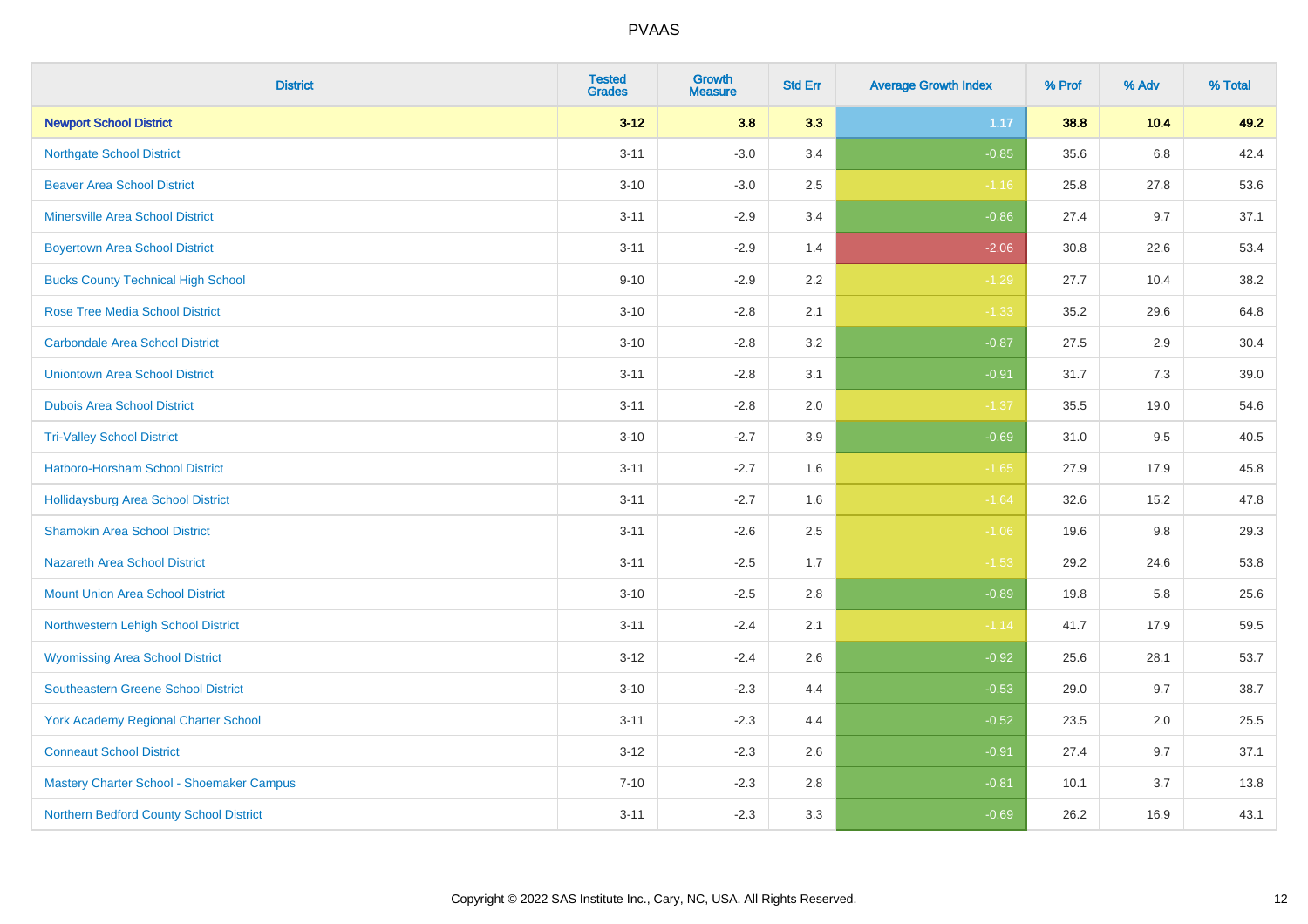| <b>District</b>                                   | <b>Tested</b><br><b>Grades</b> | <b>Growth</b><br><b>Measure</b> | <b>Std Err</b> | <b>Average Growth Index</b> | % Prof | % Adv   | % Total |
|---------------------------------------------------|--------------------------------|---------------------------------|----------------|-----------------------------|--------|---------|---------|
| <b>Newport School District</b>                    | $3 - 12$                       | 3.8                             | 3.3            | 1.17                        | 38.8   | 10.4    | 49.2    |
| <b>West Chester Area School District</b>          | $3 - 11$                       | $-2.1$                          | 1.2            | $-1.83$                     | 36.4   | 23.2    | 59.6    |
| <b>New Brighton Area School District</b>          | $3 - 11$                       | $-2.1$                          | 3.2            | $-0.65$                     | 31.5   | 11.1    | 42.6    |
| Propel Charter School - Braddock Hills            | $3 - 11$                       | $-2.1$                          | 3.3            | $-0.63$                     | 4.8    | 3.2     | 8.1     |
| <b>Shaler Area School District</b>                | $3 - 11$                       | $-2.1$                          | 1.8            | $-1.18$                     | 32.0   | 13.0    | 45.0    |
| <b>Carlynton School District</b>                  | $3 - 11$                       | $-2.0$                          | 3.2            | $-0.62$                     | 27.9   | 5.2     | 33.1    |
| <b>Penns Manor Area School District</b>           | $3 - 12$                       | $-1.9$                          | 3.5            | $-0.55$                     | 24.2   | $3.8\,$ | 28.0    |
| <b>Allegheny Valley School District</b>           | $3 - 11$                       | $-1.9$                          | 3.9            | $-0.48$                     | 31.8   | 11.4    | 43.2    |
| <b>Lakeview School District</b>                   | $3 - 11$                       | $-1.9$                          | 3.5            | $-0.53$                     | 41.5   | 12.3    | 53.8    |
| <b>Farrell Area School District</b>               | $3 - 11$                       | $-1.9$                          | 4.2            | $-0.44$                     | 9.3    | 11.6    | 20.9    |
| <b>Chichester School District</b>                 | $3 - 11$                       | $-1.8$                          | 4.2            | $-0.44$                     | 40.0   | 14.0    | 54.0    |
| <b>Bradford Area School District</b>              | $3 - 12$                       | $-1.8$                          | 2.3            | $-0.79$                     | 31.2   | 16.7    | 47.9    |
| <b>Forest Area School District</b>                | $3 - 11$                       | $-1.8$                          | 4.7            | $-0.37$                     | 18.9   | 15.1    | 34.0    |
| <b>Mastery Charter High School-Lenfest Campus</b> | $7 - 11$                       | $-1.8$                          | 5.8            | $-0.30$                     | 26.3   | 0.0     | 26.3    |
| <b>Albert Gallatin Area School District</b>       | $3 - 11$                       | $-1.7$                          | 2.3            | $-0.72$                     | 31.9   | 20.7    | 52.7    |
| <b>Clairton City School District</b>              | $3 - 11$                       | $-1.6$                          | 5.0            | $-0.32$                     | 3.8    | 0.5     | 4.4     |
| <b>Burrell School District</b>                    | $3 - 11$                       | $-1.5$                          | 3.3            | $-0.44$                     | 27.8   | 17.7    | 45.6    |
| <b>Clearfield Area School District</b>            | $3 - 10$                       | $-1.3$                          | 3.7            | $-0.34$                     | 43.9   | 24.6    | 68.4    |
| <b>Highlands School District</b>                  | $3 - 11$                       | $-1.3$                          | 2.3            | $-0.55$                     | 32.6   | 10.5    | 43.0    |
| <b>Bangor Area School District</b>                | $3 - 12$                       | $-1.2$                          | 2.0            | $-0.60$                     | 25.8   | 12.7    | 38.5    |
| <b>Forest City Regional School District</b>       | $3 - 12$                       | $-1.2$                          | 3.6            | $-0.33$                     | 26.5   | 8.2     | 34.7    |
| <b>Lebanon School District</b>                    | $3 - 11$                       | $-1.2$                          | 1.9            | $-0.63$                     | 15.2   | 6.4     | 21.6    |
| <b>Claysburg-Kimmel School District</b>           | $3 - 11$                       | $-1.2$                          | 5.2            | $-0.22$                     | 5.0    | 0.0     | 5.0     |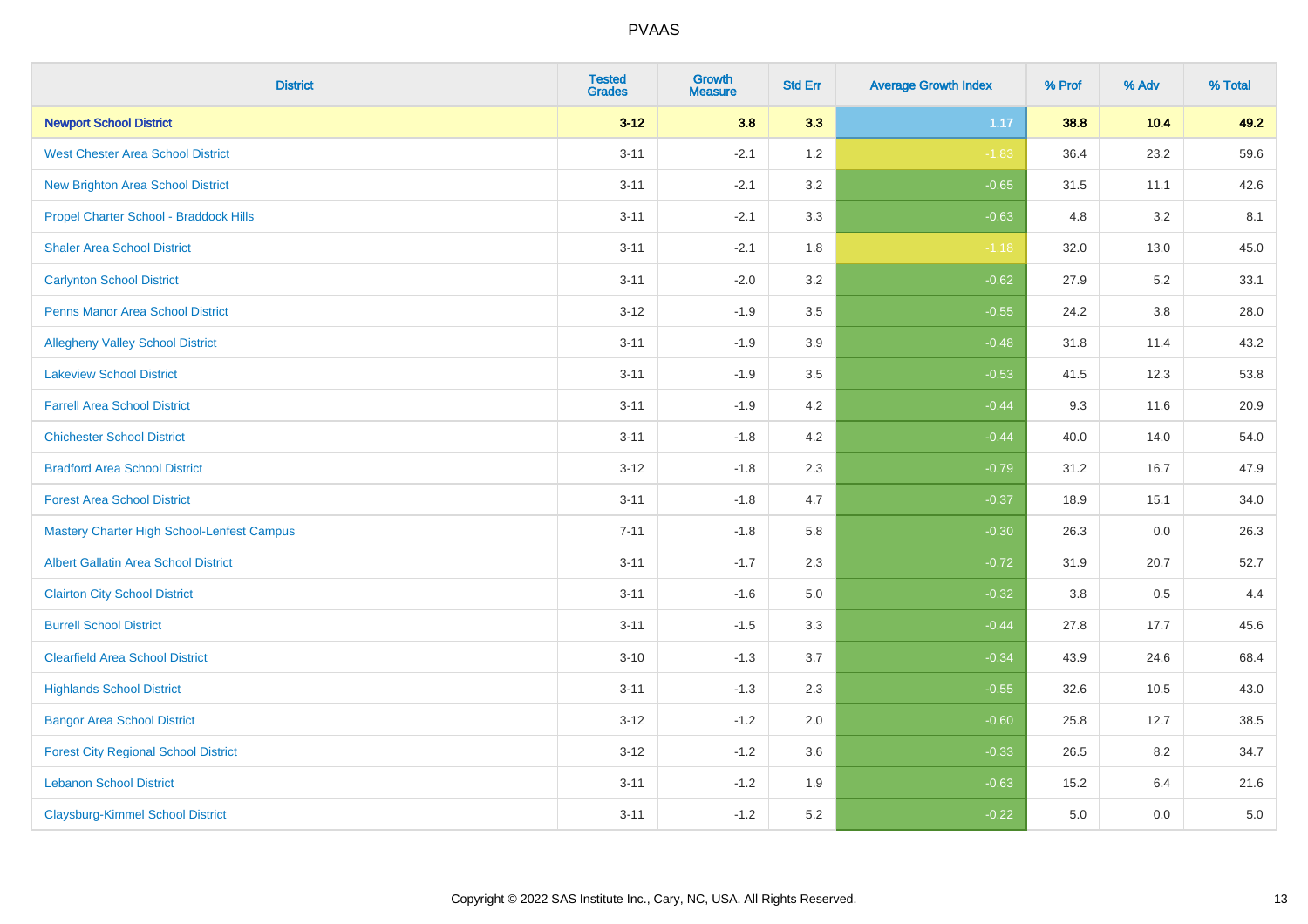| <b>District</b>                           | <b>Tested</b><br><b>Grades</b> | <b>Growth</b><br><b>Measure</b> | <b>Std Err</b> | <b>Average Growth Index</b> | % Prof | % Adv | % Total |
|-------------------------------------------|--------------------------------|---------------------------------|----------------|-----------------------------|--------|-------|---------|
| <b>Newport School District</b>            | $3 - 12$                       | 3.8                             | 3.3            | 1.17                        | 38.8   | 10.4  | 49.2    |
| <b>Columbia Borough School District</b>   | $3 - 12$                       | $-1.1$                          | 3.6            | $-0.31$                     | 17.2   | 1.7   | 19.0    |
| <b>Ferndale Area School District</b>      | $3 - 10$                       | $-1.1$                          | 4.1            | $-0.27$                     | 21.0   | 7.9   | 29.0    |
| <b>Norwin School District</b>             | $3 - 11$                       | $-1.1$                          | 1.6            | $-0.70$                     | 37.7   | 27.6  | 65.2    |
| <b>Evergreen Community Charter School</b> | $6 - 11$                       | $-1.1$                          | 4.7            | $-0.23$                     | 34.6   | 26.9  | 61.5    |
| <b>Pine Grove Area School District</b>    | $3 - 11$                       | $-1.1$                          | 3.0            | $-0.36$                     | 29.5   | 14.3  | 43.8    |
| <b>Everett Area School District</b>       | $3 - 11$                       | $-1.1$                          | 3.1            | $-0.34$                     | 34.2   | 13.2  | 47.4    |
| <b>Schuylkill Valley School District</b>  | $3 - 11$                       | $-1.0$                          | 2.2            | $-0.47$                     | 29.8   | 20.2  | 50.0    |
| <b>Westmont Hilltop School District</b>   | $3 - 11$                       | $-1.0$                          | 2.8            | $-0.36$                     | 33.3   | 14.7  | 48.0    |
| South Eastern School District             | $3 - 11$                       | $-1.0$                          | 1.8            | $-0.55$                     | 36.4   | 17.1  | 53.5    |
| <b>Exeter Township School District</b>    | $3 - 11$                       | $-1.0$                          | 1.7            | $-0.58$                     | 27.2   | 15.6  | 42.8    |
| <b>South Allegheny School District</b>    | $3 - 11$                       | $-0.9$                          | 3.1            | $-0.30$                     | 23.8   | 2.5   | 26.2    |
| <b>Palmerton Area School District</b>     | $3 - 11$                       | $-0.9$                          | 2.7            | $-0.34$                     | 34.3   | 14.3  | 48.6    |
| <b>Blacklick Valley School District</b>   | $3 - 11$                       | $-0.9$                          | 3.9            | $-0.23$                     | 7.7    | 7.7   | 15.4    |
| <b>Cranberry Area School District</b>     | $3 - 12$                       | $-0.9$                          | 3.1            | $-0.29$                     | 25.5   | 9.7   | 35.2    |
| <b>MaST Community Charter School</b>      | $3 - 10$                       | $-0.9$                          | 2.5            | $-0.34$                     | 25.0   | 21.6  | 46.6    |
| Lehigh Career & Technical Institute       | $10 - 12$                      | $-0.7$                          | 6.3            | $-0.11$                     | 36.4   | 4.6   | 40.9    |
| Jeannette City School District            | $3 - 11$                       | $-0.7$                          | 3.4            | $-0.20$                     | 26.8   | 4.1   | 30.9    |
| <b>Fort Cherry School District</b>        | $3 - 10$                       | $-0.7$                          | 3.1            | $-0.21$                     | 30.6   | 14.1  | 44.7    |
| Northern Lebanon School District          | $3 - 11$                       | $-0.7$                          | 2.3            | $-0.29$                     | 18.8   | 6.8   | 25.6    |
| South Side Area School District           | $3 - 11$                       | $-0.6$                          | 3.1            | $-0.19$                     | 24.0   | 28.0  | 52.0    |
| <b>Fairfield Area School District</b>     | $3 - 11$                       | $-0.5$                          | 3.6            | $-0.13$                     | 43.9   | 6.1   | 50.0    |
| <b>Portage Area School District</b>       | $3 - 10$                       | $-0.5$                          | 3.3            | $-0.14$                     | 27.0   | 20.6  | 47.6    |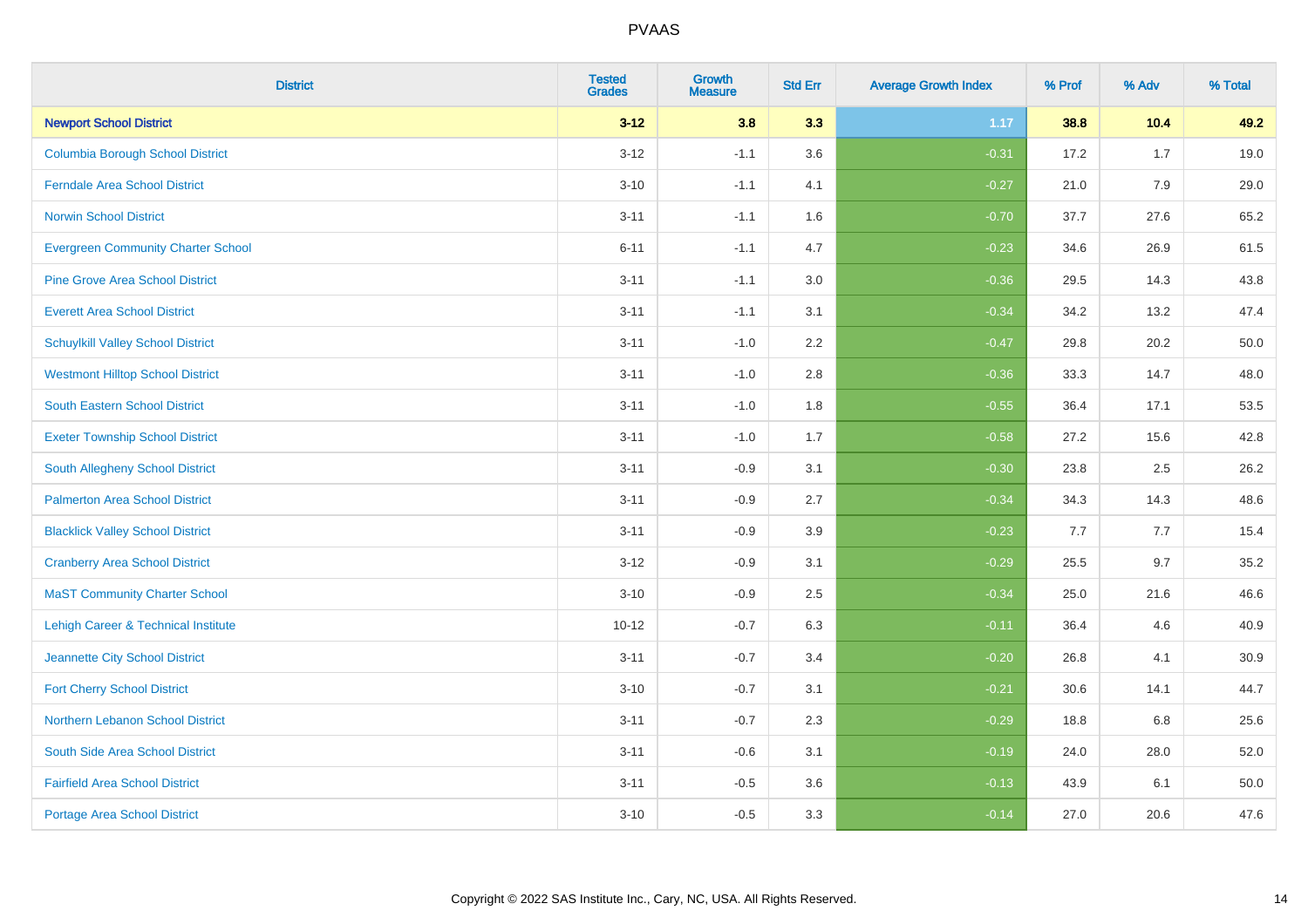| <b>District</b>                                  | <b>Tested</b><br><b>Grades</b> | <b>Growth</b><br><b>Measure</b> | <b>Std Err</b> | <b>Average Growth Index</b> | % Prof | % Adv | % Total |
|--------------------------------------------------|--------------------------------|---------------------------------|----------------|-----------------------------|--------|-------|---------|
| <b>Newport School District</b>                   | $3 - 12$                       | 3.8                             | 3.3            | 1.17                        | 38.8   | 10.4  | 49.2    |
| <b>Otto-Eldred School District</b>               | $3 - 11$                       | $-0.5$                          | 3.5            | $-0.13$                     | 35.8   | 10.5  | 46.3    |
| <b>Brockway Area School District</b>             | $3 - 11$                       | $-0.4$                          | 3.5            | $-0.11$                     | 41.2   | 13.8  | 55.0    |
| <b>Central Greene School District</b>            | $3 - 11$                       | $-0.4$                          | 2.5            | $-0.15$                     | 27.8   | 14.8  | 42.6    |
| Northern Cambria School District                 | $3 - 11$                       | $-0.3$                          | 3.4            | $-0.09$                     | 26.5   | 1.2   | 27.7    |
| <b>Wilson Area School District</b>               | $3 - 11$                       | $-0.3$                          | 2.4            | $-0.12$                     | 35.4   | 14.6  | 50.0    |
| <b>Greencastle-Antrim School District</b>        | $3 - 11$                       | $-0.3$                          | 2.0            | $-0.14$                     | 30.9   | 22.2  | 53.1    |
| <b>Harrisburg City School District</b>           | $3 - 11$                       | $-0.2$                          | 2.0            | $-0.11$                     | 6.0    | 2.0   | 8.0     |
| <b>Freeport Area School District</b>             | $3 - 10$                       | $-0.2$                          | 2.1            | $-0.10$                     | 37.4   | 29.8  | 67.2    |
| Southern Tioga School District                   | $3 - 11$                       | $-0.1$                          | 2.8            | $-0.03$                     | 26.3   | 10.3  | 36.6    |
| <b>Warren County School District</b>             | $3 - 11$                       | $-0.1$                          | 1.6            | $-0.06$                     | 26.7   | 9.7   | 36.4    |
| <b>Penn Hills School District</b>                | $3 - 11$                       | 0.0                             | 2.4            | 0.02                        | 18.4   | 7.1   | 25.6    |
| Altoona Area School District                     | $3 - 12$                       | 0.1                             | 1.5            | 0.07                        | 29.0   | 13.8  | 42.8    |
| Community Academy Of Philadelphia Charter School | $3 - 11$                       | 0.1                             | 2.6            | 0.06                        | 9.7    | 2.6   | 12.4    |
| <b>Garnet Valley School District</b>             | $3 - 10$                       | 0.2                             | 1.7            | 0.13                        | 34.9   | 26.4  | 61.3    |
| <b>Central Columbia School District</b>          | $3 - 12$                       | 0.3                             | 2.3            | 0.12                        | 25.4   | 37.6  | 63.0    |
| <b>Ridley School District</b>                    | $3 - 12$                       | 0.3                             | 1.6            | 0.21                        | 32.0   | 10.7  | 42.6    |
| <b>Shippensburg Area School District</b>         | $3 - 11$                       | 0.5                             | 1.8            | 0.26                        | 23.5   | 22.8  | 46.3    |
| <b>Wilson School District</b>                    | $3 - 12$                       | 0.5                             | 1.5            | 0.32                        | 30.4   | 25.5  | 55.9    |
| Pennsylvania Cyber Charter School                | $3 - 11$                       | 0.6                             | 1.5            | 0.37                        | 20.8   | 8.1   | 28.9    |
| Hamburg Area School District                     | $3 - 11$                       | 0.6                             | 2.4            | 0.25                        | 28.0   | 15.5  | 43.6    |
| <b>New Foundations Charter School</b>            | $3 - 11$                       | 0.6                             | 2.2            | 0.29                        | 22.4   | 4.0   | 26.4    |
| <b>Tech Freire Charter School</b>                | $9 - 11$                       | 0.7                             | 2.5            | 0.27                        | 3.6    | 0.0   | 3.6     |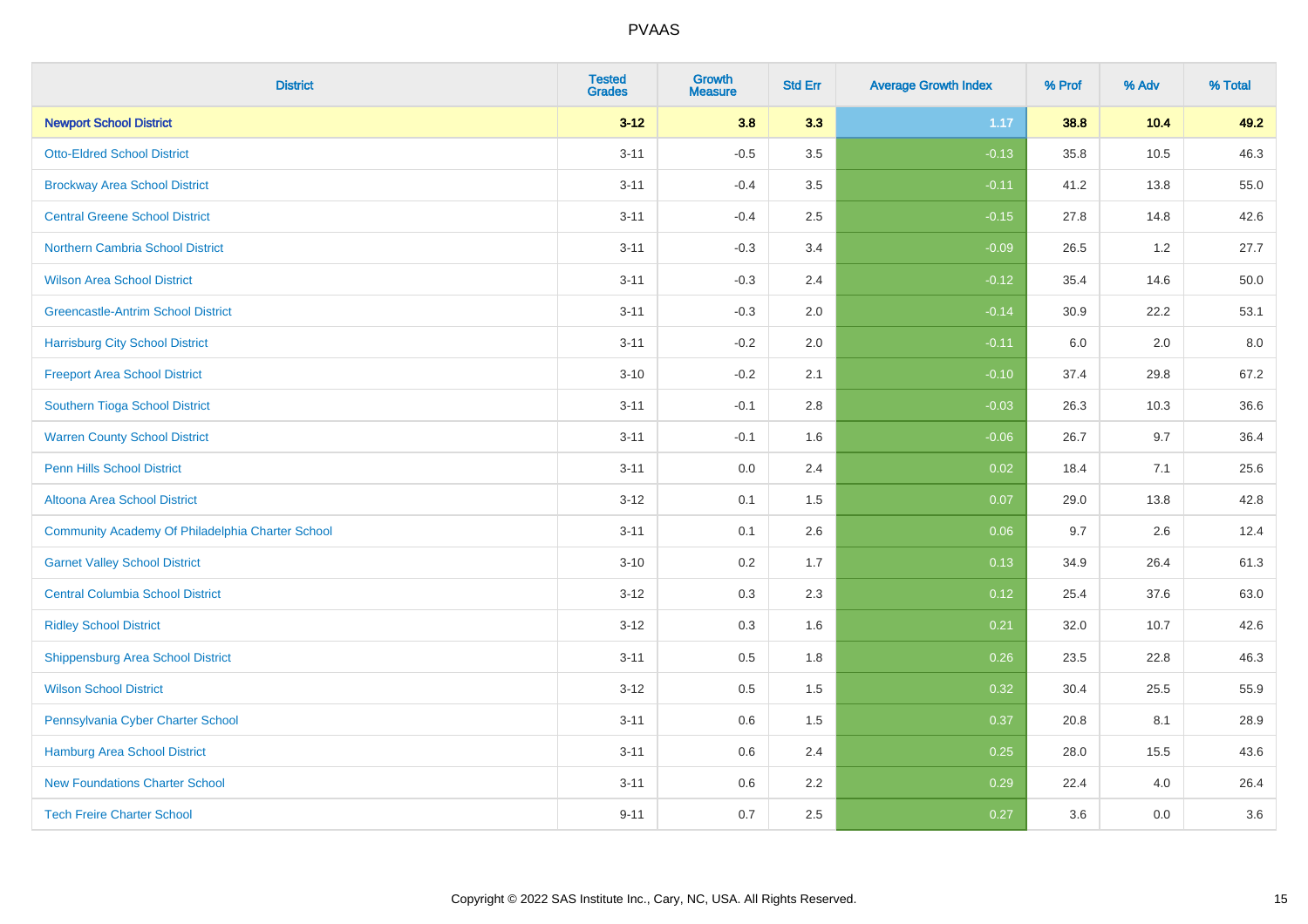| <b>District</b>                                    | <b>Tested</b><br><b>Grades</b> | <b>Growth</b><br><b>Measure</b> | <b>Std Err</b> | <b>Average Growth Index</b> | % Prof | % Adv | % Total |
|----------------------------------------------------|--------------------------------|---------------------------------|----------------|-----------------------------|--------|-------|---------|
| <b>Newport School District</b>                     | $3 - 12$                       | 3.8                             | 3.3            | 1.17                        | 38.8   | 10.4  | 49.2    |
| <b>Jersey Shore Area School District</b>           | $3 - 11$                       | $0.7\,$                         | 2.5            | 0.27                        | 39.3   | 13.6  | 52.9    |
| <b>Seneca Valley School District</b>               | $3 - 11$                       | 0.8                             | 1.4            | 0.54                        | 40.6   | 25.2  | 65.8    |
| <b>Marion Center Area School District</b>          | $3 - 10$                       | $0.8\,$                         | 2.9            | 0.27                        | 23.3   | 11.1  | 34.4    |
| <b>Hopewell Area School District</b>               | $3 - 11$                       | 0.8                             | 2.6            | 0.31                        | 34.5   | 12.4  | 46.9    |
| <b>Tidioute Community Charter School</b>           | $3 - 11$                       | 0.8                             | 4.4            | 0.19                        | 18.1   | 6.9   | 25.0    |
| Daniel Boone Area School District                  | $3 - 12$                       | 0.9                             | 1.9            | 0.46                        | 28.9   | 22.0  | 51.0    |
| <b>Abington School District</b>                    | $3 - 10$                       | 0.9                             | 1.6            | 0.57                        | 29.7   | 28.7  | 58.4    |
| <b>Upper Adams School District</b>                 | $3 - 11$                       | 0.9                             | 2.5            | 0.37                        | 33.0   | 17.0  | 50.0    |
| South Williamsport Area School District            | $3 - 10$                       | 0.9                             | 3.1            | 0.31                        | 38.4   | 11.6  | 50.0    |
| <b>Bensalem Township School District</b>           | $3 - 11$                       | 1.0                             | 1.6            | 0.63                        | 24.3   | 10.7  | 34.9    |
| <b>Tulpehocken Area School District</b>            | $3 - 12$                       | 1.0                             | 4.9            | 0.20                        | 11.5   | 23.1  | 34.6    |
| <b>Wattsburg Area School District</b>              | $3 - 11$                       | $1.0\,$                         | 2.7            | 0.36                        | 20.4   | 12.4  | 32.7    |
| <b>Annville-Cleona School District</b>             | $3 - 12$                       | 1.1                             | 2.4            | 0.45                        | 34.8   | 13.6  | 48.5    |
| <b>Upper Moreland Township School District</b>     | $3 - 11$                       | 1.1                             | 2.0            | 0.56                        | 24.8   | 26.6  | 51.3    |
| <b>North Star School District</b>                  | $3 - 11$                       | 1.1                             | 3.3            | 0.34                        | 26.2   | 20.0  | 46.2    |
| Philadelphia Electrical & Tech Charter High School | $10 - 10$                      | 1.2                             | 2.6            | 0.45                        | 0.9    | 0.0   | 0.9     |
| <b>Springfield School District</b>                 | $3 - 11$                       | 1.2                             | 1.7            | 0.69                        | 31.8   | 25.2  | 56.9    |
| <b>Penn-Delco School District</b>                  | $3 - 11$                       | 1.3                             | 1.8            | 0.75                        | 26.5   | 12.6  | 39.1    |
| <b>Brentwood Borough School District</b>           | $3 - 11$                       | 1.3                             | 3.0            | 0.44                        | 20.2   | 16.0  | 36.2    |
| <b>MaST Community Charter School II</b>            | $3 - 10$                       | 1.4                             | 3.0            | 0.45                        | 16.1   | 4.6   | 20.7    |
| <b>Oley Valley School District</b>                 | $3 - 11$                       | 1.4                             | 2.4            | 0.56                        | 37.4   | 23.9  | 61.4    |
| <b>Reach Cyber Charter School</b>                  | $3 - 11$                       | 1.4                             | 3.6            | 0.40                        | 32.9   | 15.2  | 48.1    |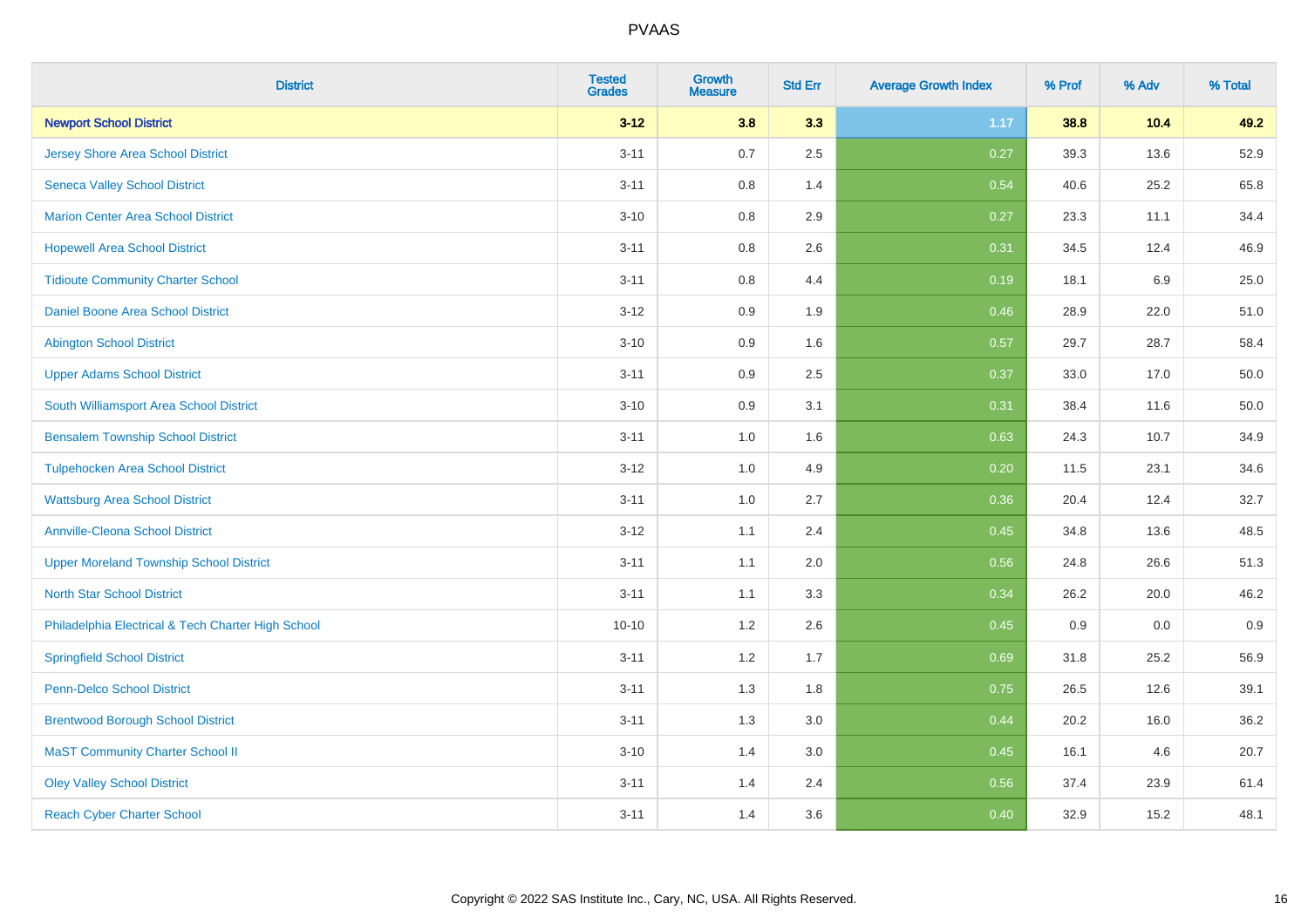| <b>District</b>                           | <b>Tested</b><br><b>Grades</b> | <b>Growth</b><br><b>Measure</b> | <b>Std Err</b> | <b>Average Growth Index</b> | % Prof | % Adv | % Total |
|-------------------------------------------|--------------------------------|---------------------------------|----------------|-----------------------------|--------|-------|---------|
| <b>Newport School District</b>            | $3 - 12$                       | 3.8                             | 3.3            | 1.17                        | 38.8   | 10.4  | 49.2    |
| <b>Tunkhannock Area School District</b>   | $3 - 11$                       | 1.4                             | 2.0            | 0.71                        | 29.8   | 18.1  | 47.9    |
| <b>Haverford Township School District</b> | $3 - 11$                       | 1.4                             | 1.4            | 1.05                        | 36.7   | 26.3  | 63.0    |
| <b>Centennial School District</b>         | $3 - 10$                       | 1.5                             | 1.5            | 0.98                        | 23.6   | 12.4  | 36.0    |
| <b>Moon Area School District</b>          | $3 - 11$                       | 1.5                             | 1.8            | 0.86                        | 34.5   | 25.5  | 60.0    |
| <b>Avella Area School District</b>        | $3 - 12$                       | 1.6                             | 4.7            | 0.34                        | 34.8   | 7.2   | 42.0    |
| <b>Juniata Valley School District</b>     | $3 - 11$                       | 1.6                             | 3.2            | 0.51                        | 23.1   | 9.4   | 32.5    |
| <b>Shenango Area School District</b>      | $3 - 11$                       | 1.7                             | 3.2            | 0.52                        | 41.4   | 13.8  | 55.3    |
| <b>Lewisburg Area School District</b>     | $3 - 11$                       | 1.7                             | 2.4            | 0.72                        | 35.9   | 35.9  | 71.8    |
| <b>Forest Hills School District</b>       | $3 - 11$                       | 1.8                             | 2.5            | 0.71                        | 28.8   | 10.3  | 39.1    |
| West Jefferson Hills School District      | $3 - 11$                       | 1.9                             | 1.9            | 0.99                        | 34.8   | 27.3  | 62.1    |
| <b>Pottstown School District</b>          | $3 - 12$                       | 2.0                             | 2.2            | 0.88                        | 19.4   | 6.2   | 25.6    |
| <b>Blackhawk School District</b>          | $3 - 11$                       | 2.0                             | 2.3            | 0.87                        | 34.6   | 20.7  | 55.3    |
| <b>Bethlehem-Center School District</b>   | $3 - 10$                       | 2.1                             | 3.5            | 0.59                        | 32.3   | 4.6   | 36.9    |
| Esperanza Academy Charter School          | $4 - 11$                       | 2.1                             | 2.1            | 1.01                        | 14.2   | 3.6   | 17.8    |
| <b>Upper Dublin School District</b>       | $3 - 12$                       | 2.1                             | 1.8            | 1.19                        | 34.7   | 30.0  | 64.7    |
| <b>Solanco School District</b>            | $3 - 11$                       | 2.2                             | 1.8            | 1.18                        | 27.2   | 15.0  | 42.3    |
| <b>Mercer Area School District</b>        | $3 - 11$                       | 2.2                             | 3.1            | 0.70                        | 24.4   | 11.8  | 36.2    |
| <b>Belmont Charter School</b>             | $3 - 10$                       | 2.2                             | 3.4            | 0.64                        | 5.3    | 1.8   | $7.0$   |
| <b>West Shore School District</b>         | $3 - 12$                       | 2.2                             | 1.3            | 1.68                        | 31.8   | 15.2  | 47.1    |
| Mt Lebanon School District                | $3 - 11$                       | 2.4                             | 1.3            | 1.79                        | 39.3   | 37.4  | 76.8    |
| <b>Conestoga Valley School District</b>   | $3 - 11$                       | 2.4                             | 1.7            | 1.43                        | 35.0   | 23.5  | 58.5    |
| <b>South Western School District</b>      | $3 - 12$                       | 2.5                             | 1.7            | 1.48                        | 36.2   | 19.7  | 55.9    |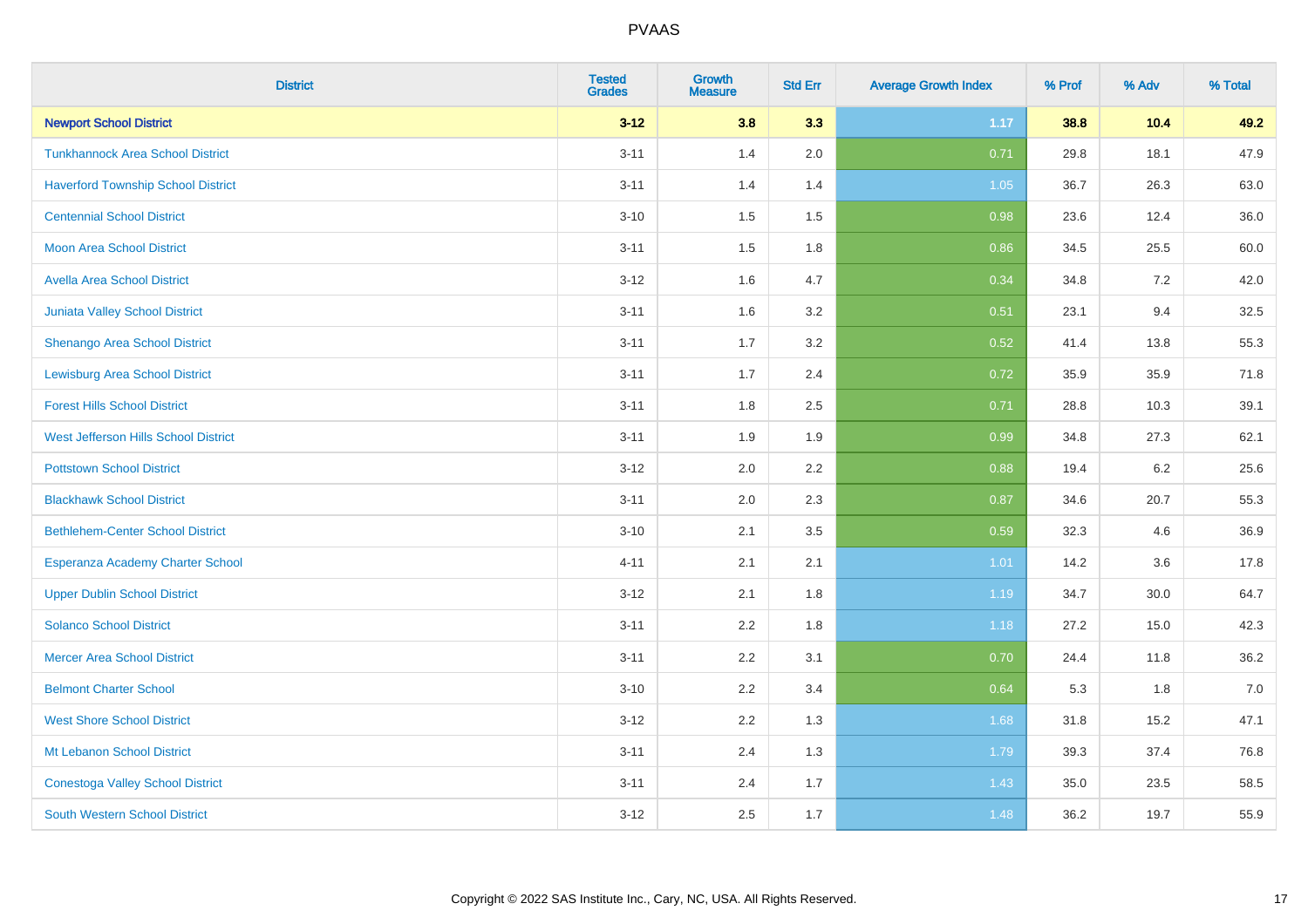| <b>District</b>                                 | <b>Tested</b><br><b>Grades</b> | <b>Growth</b><br><b>Measure</b> | <b>Std Err</b> | <b>Average Growth Index</b> | % Prof | % Adv | % Total |
|-------------------------------------------------|--------------------------------|---------------------------------|----------------|-----------------------------|--------|-------|---------|
| <b>Newport School District</b>                  | $3 - 12$                       | 3.8                             | 3.3            | 1.17                        | 38.8   | 10.4  | 49.2    |
| <b>Bermudian Springs School District</b>        | $3 - 11$                       | 2.5                             | 2.4            | $1.05$                      | 31.8   | 23.5  | 55.3    |
| <b>Sullivan County School District</b>          | $3 - 10$                       | 2.5                             | 4.3            | 0.58                        | 43.6   | 7.7   | 51.3    |
| <b>Union School District</b>                    | $3 - 12$                       | 2.5                             | 3.7            | 0.69                        | 17.9   | 10.4  | 28.4    |
| <b>School Lane Charter School</b>               | $3 - 11$                       | 2.6                             | 3.6            | 0.72                        | 23.1   | 18.7  | 41.8    |
| <b>Williams Valley School District</b>          | $3 - 11$                       | 2.6                             | 3.7            | 0.69                        | 17.0   | 5.1   | 22.0    |
| <b>Austin Area School District</b>              | $3 - 11$                       | 2.6                             | 6.0            | 0.43                        | 25.0   | 18.8  | 43.8    |
| <b>Athens Area School District</b>              | $3 - 11$                       | 2.6                             | 2.3            | 1.11                        | 34.9   | 12.3  | 47.3    |
| <b>Perkiomen Valley School District</b>         | $3 - 11$                       | 2.7                             | 1.5            | 1.83                        | 35.0   | 25.3  | 60.3    |
| <b>Mastery Charter School - Pickett Campus</b>  | $6 - 10$                       | 2.7                             | 4.2            | 0.65                        | 20.6   | 0.0   | 20.6    |
| <b>Eastern Lancaster County School District</b> | $3 - 12$                       | 2.9                             | 3.2            | 0.91                        | 35.2   | 36.4  | 71.6    |
| <b>Ringgold School District</b>                 | $3 - 11$                       | 2.9                             | 2.2            | 1.32                        | 23.8   | 13.3  | 37.1    |
| <b>Penn-Trafford School District</b>            | $3 - 11$                       | 2.9                             | 1.8            | 1.68                        | 46.3   | 26.2  | 72.5    |
| <b>Waynesboro Area School District</b>          | $3 - 12$                       | 3.0                             | 1.8            | 1.67                        | 26.0   | 23.5  | 49.5    |
| <b>Gateway School District</b>                  | $3 - 11$                       | 3.1                             | 2.0            | 1.55                        | 35.7   | 18.5  | 54.2    |
| Northampton Area School District                | $3 - 11$                       | 3.2                             | 1.5            | 2.05                        | 29.8   | 17.9  | 47.7    |
| <b>Clarion Area School District</b>             | $3 - 11$                       | 3.2                             | 3.7            | 0.88                        | 31.7   | 13.3  | 45.0    |
| <b>North Clarion County School District</b>     | $3 - 12$                       | 3.4                             | 4.1            | 0.83                        | 45.0   | 18.8  | 63.8    |
| <b>Fort Leboeuf School District</b>             | $3 - 11$                       | 3.5                             | 2.2            | 1.58                        | 32.0   | 16.8  | 48.8    |
| <b>Bellwood-Antis School District</b>           | $3 - 10$                       | 3.5                             | 2.8            | 1.24                        | 40.9   | 19.4  | 60.2    |
| <b>Keystone Central School District</b>         | $3 - 11$                       | 3.6                             | 1.8            | 2.04                        | 27.1   | 14.6  | 41.8    |
| <b>Western Wayne School District</b>            | $3 - 11$                       | 3.6                             | 2.6            | 1.39                        | 30.8   | 16.2  | 47.0    |
| <b>Midd-West School District</b>                | $3 - 11$                       | 3.6                             | 2.6            | 1.42                        | 28.6   | 25.0  | 53.6    |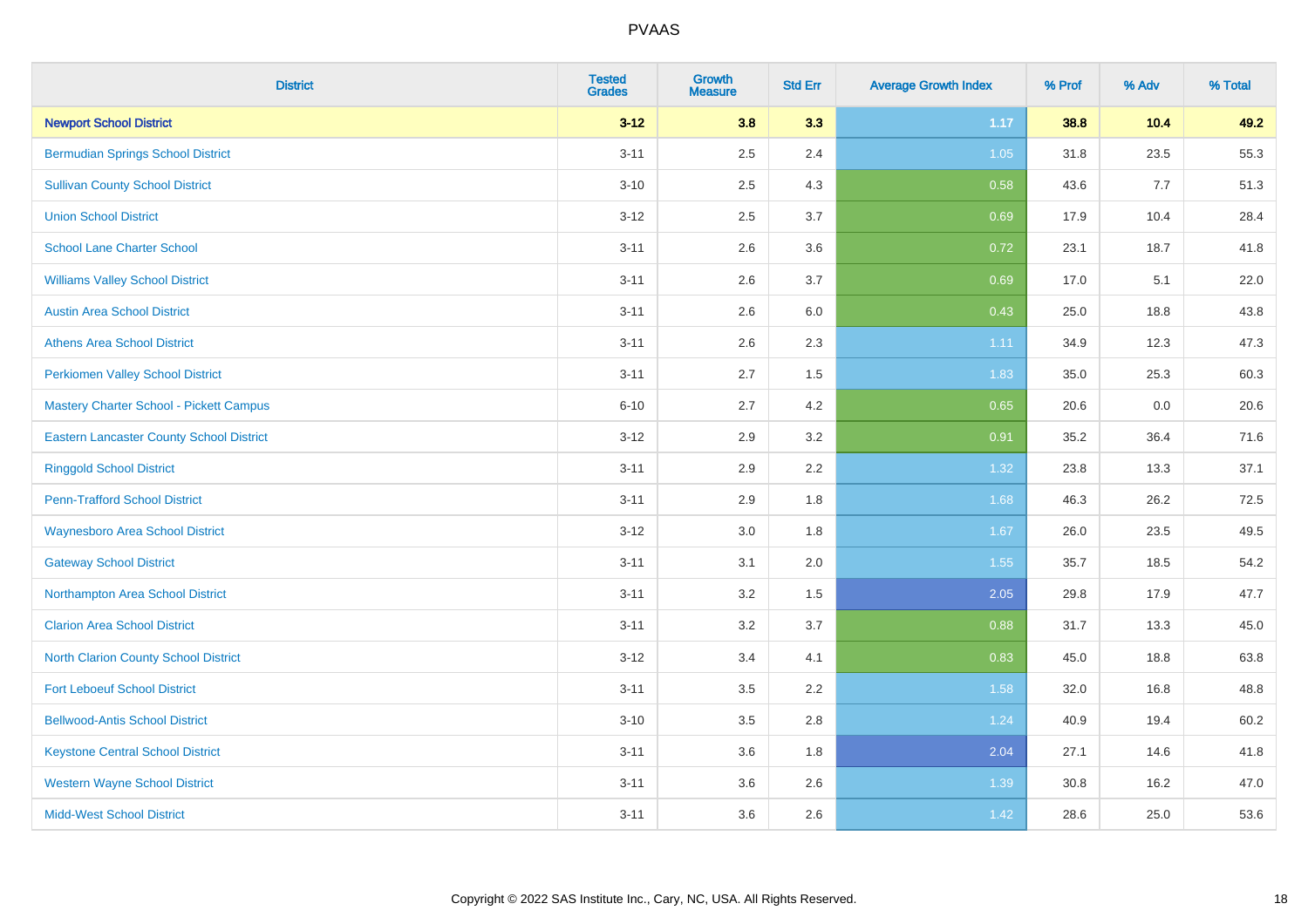| <b>District</b>                                    | <b>Tested</b><br><b>Grades</b> | <b>Growth</b><br><b>Measure</b> | <b>Std Err</b> | <b>Average Growth Index</b> | % Prof | % Adv | % Total |
|----------------------------------------------------|--------------------------------|---------------------------------|----------------|-----------------------------|--------|-------|---------|
| <b>Newport School District</b>                     | $3 - 12$                       | 3.8                             | 3.3            | 1.17                        | 38.8   | 10.4  | 49.2    |
| <b>Sharpsville Area School District</b>            | $3 - 11$                       | 3.8                             | 3.7            | 1.04                        | 41.1   | 23.2  | 64.3    |
| <b>Newport School District</b>                     | $3 - 12$                       | 3.8                             | 3.3            | 1.17                        | 38.8   | 10.4  | 49.2    |
| Northeastern York School District                  | $3 - 11$                       | $3.8\,$                         | 1.8            | 2.11                        | 32.7   | 21.0  | 53.7    |
| <b>Spring Grove Area School District</b>           | $3 - 11$                       | 3.9                             | 2.0            | 1.90                        | 30.0   | 23.0  | 53.0    |
| Susquehanna Township School District               | $3 - 12$                       | 3.9                             | 2.7            | 1.45                        | 19.0   | 13.1  | 32.0    |
| <b>Southeast Delco School District</b>             | $3 - 10$                       | 3.9                             | 3.5            | 1.12                        | 18.6   | 3.4   | 22.0    |
| <b>Brownsville Area School District</b>            | $3 - 12$                       | 3.9                             | 3.8            | 1.04                        | 22.0   | 8.5   | 30.5    |
| <b>Chestnut Ridge School District</b>              | $3 - 12$                       | 4.0                             | 2.9            | 1.38                        | 33.2   | 11.0  | 44.2    |
| <b>Eastern Lebanon County School District</b>      | $3 - 11$                       | 4.0                             | 2.1            | 1.89                        | 23.5   | 11.5  | 35.0    |
| Philipsburg-Osceola Area School District           | $3 - 11$                       | 4.1                             | 3.0            | 1.37                        | 22.5   | 16.2  | 38.8    |
| <b>Commonwealth Charter Academy Charter School</b> | $3 - 10$                       | 4.2                             | 1.6            | 2.68                        | 27.0   | 15.6  | 42.5    |
| <b>Bloomsburg Area School District</b>             | $3 - 10$                       | 4.3                             | 3.4            | 1.26                        | 36.5   | 20.6  | 57.1    |
| <b>Purchase Line School District</b>               | $3 - 12$                       | 4.3                             | 3.3            | 1.30                        | 32.3   | 9.0   | 41.4    |
| <b>Reading School District</b>                     | $3 - 11$                       | 4.3                             | 1.2            | 3.71                        | 16.8   | 6.0   | 22.8    |
| <b>South Middleton School District</b>             | $3 - 11$                       | 4.4                             | 2.2            | 1.95                        | 31.1   | 16.4  | 47.5    |
| Downingtown Area School District                   | $3 - 11$                       | 4.4                             | 1.1            | 4.06                        | 30.1   | 32.0  | 62.2    |
| Pennsylvania Virtual Charter School                | $3 - 11$                       | 4.4                             | 3.4            | 1.31                        | 29.8   | 21.2  | 51.0    |
| <b>Red Lion Area School District</b>               | $3 - 11$                       | 4.5                             | 1.9            | 2.31                        | 32.3   | 21.5  | 53.8    |
| <b>Mckeesport Area School District</b>             | $3 - 12$                       | 4.6                             | 2.2            | 2.14                        | 21.1   | 4.4   | 25.5    |
| <b>Central Valley School District</b>              | $3 - 10$                       | 4.7                             | 2.6            | 1.83                        | 37.8   | 18.5  | 56.3    |
| East Pennsboro Area School District                | $3 - 11$                       | 4.8                             | 2.1            | 2.26                        | 36.8   | 16.9  | 53.7    |
| <b>Conemaugh Township Area School District</b>     | $3 - 12$                       | 4.8                             | 3.5            | 1.39                        | 30.9   | 27.8  | 58.8    |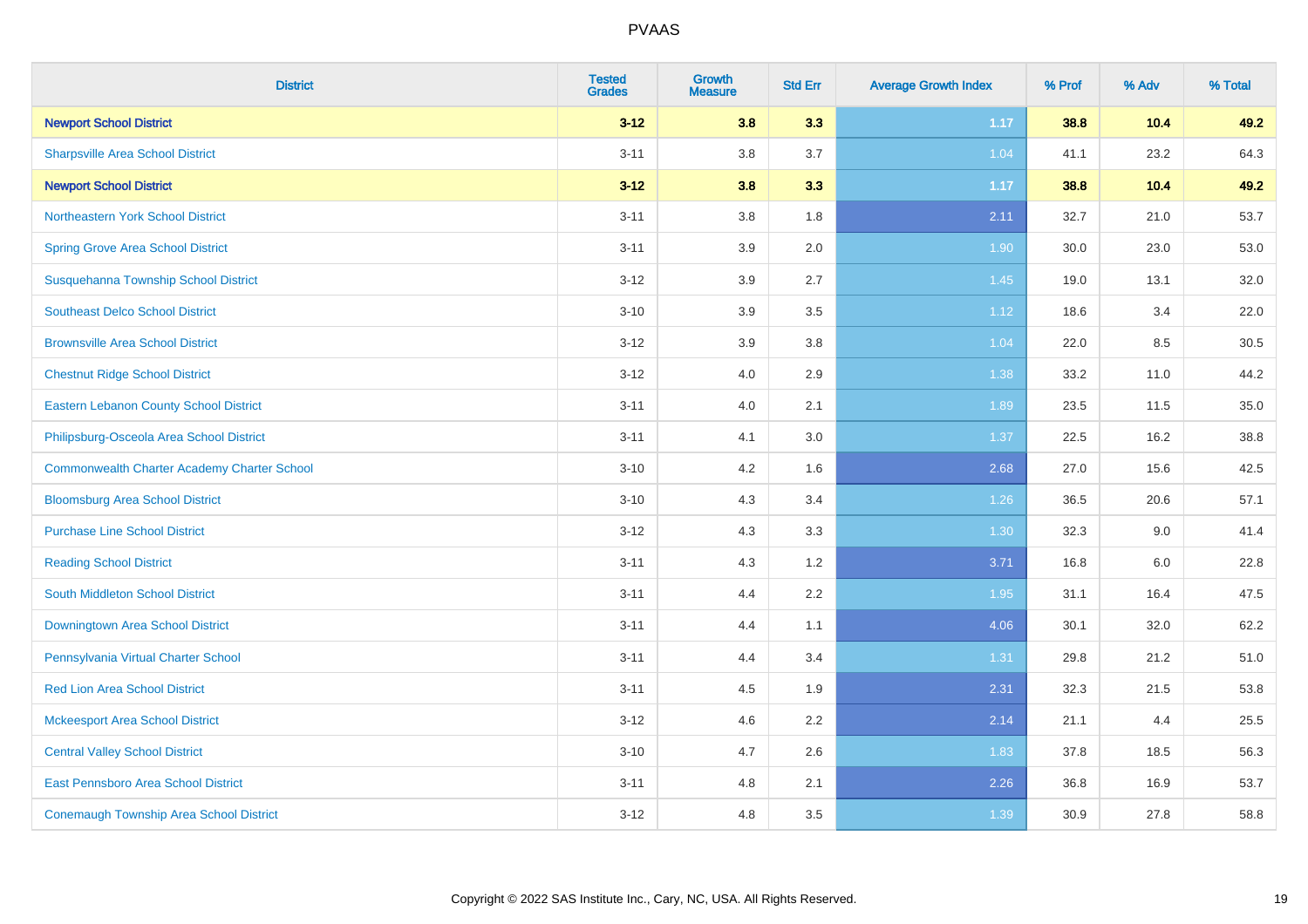| <b>District</b>                                | <b>Tested</b><br><b>Grades</b> | <b>Growth</b><br><b>Measure</b> | <b>Std Err</b> | <b>Average Growth Index</b> | % Prof | % Adv | % Total |
|------------------------------------------------|--------------------------------|---------------------------------|----------------|-----------------------------|--------|-------|---------|
| <b>Newport School District</b>                 | $3 - 12$                       | 3.8                             | 3.3            | 1.17                        | 38.8   | 10.4  | 49.2    |
| <b>Wallingford-Swarthmore School District</b>  | $3 - 10$                       | $5.0\,$                         | 2.2            | 2.25                        | 33.3   | 37.1  | 70.4    |
| Johnsonburg Area School District               | $3 - 11$                       | 5.0                             | 3.9            | 1.27                        | 35.5   | 11.8  | 47.4    |
| Aspira Bilingual Cyber Charter School          | $3 - 11$                       | 5.1                             | 5.8            | 0.87                        | 4.8    | 0.0   | 4.8     |
| Hope For Hyndman Charter School                | $3 - 11$                       | 5.1                             | 5.8            | 0.88                        | 14.3   | 7.1   | 21.4    |
| <b>Lower Dauphin School District</b>           | $3 - 11$                       | 5.3                             | 1.8            | 3.03                        | 30.6   | 26.8  | 57.5    |
| <b>Great Valley School District</b>            | $3 - 11$                       | 5.4                             | 2.0            | 2.77                        | 33.8   | 33.5  | 67.3    |
| <b>Galeton Area School District</b>            | $3 - 11$                       | 5.4                             | 5.4            | 1.01                        | 33.3   | 22.2  | 55.6    |
| <b>Pennsbury School District</b>               | $3 - 11$                       | 5.6                             | 1.3            | 4.38                        | 37.7   | 27.7  | 65.4    |
| <b>Crawford Central School District</b>        | $3 - 11$                       | 5.7                             | 2.1            | 2.71                        | 26.4   | 15.8  | 42.1    |
| <b>Wyalusing Area School District</b>          | $3 - 12$                       | 5.7                             | 3.2            | 1.78                        | 38.6   | 12.9  | 51.4    |
| <b>Upper Perkiomen School District</b>         | $3 - 11$                       | 5.7                             | 1.9            | 3.04                        | 25.4   | 19.9  | 45.4    |
| <b>Sayre Area School District</b>              | $3 - 11$                       | 5.8                             | 3.2            | 1.81                        | 30.3   | 21.0  | 51.3    |
| <b>Smethport Area School District</b>          | $3 - 12$                       | 5.8                             | 3.8            | 1.52                        | 24.6   | 20.0  | 44.6    |
| <b>Brandywine Heights Area School District</b> | $3 - 11$                       | 5.8                             | 2.6            | 2.27                        | 27.7   | 28.6  | 56.2    |
| <b>Halifax Area School District</b>            | $3 - 11$                       | 5.8                             | 3.5            | 1.64                        | 32.1   | 18.9  | 50.9    |
| <b>Salisbury Township School District</b>      | $3 - 11$                       | 5.8                             | 3.6            | 1.62                        | 24.4   | 12.6  | 37.0    |
| Huntingdon Area School District                | $3 - 11$                       | 5.8                             | 2.6            | 2.28                        | 27.8   | 17.4  | 45.2    |
| <b>Donegal School District</b>                 | $3 - 12$                       | 5.9                             | 2.2            | 2.72                        | 34.1   | 23.1  | 57.2    |
| Saint Marys Area School District               | $3 - 11$                       | $6.0\,$                         | 2.2            | 2.69                        | 35.4   | 18.3  | 53.7    |
| South Fayette Township School District         | $3 - 11$                       | 6.0                             | 1.8            | 3.33                        | 32.2   | 38.3  | 70.5    |
| <b>Hazleton Area School District</b>           | $3 - 11$                       | $6.0\,$                         | 1.6            | 3.85                        | 20.5   | 9.0   | 29.5    |
| <b>Penncrest School District</b>               | $3 - 11$                       | 6.0                             | 1.9            | 3.24                        | 31.1   | 16.9  | 48.0    |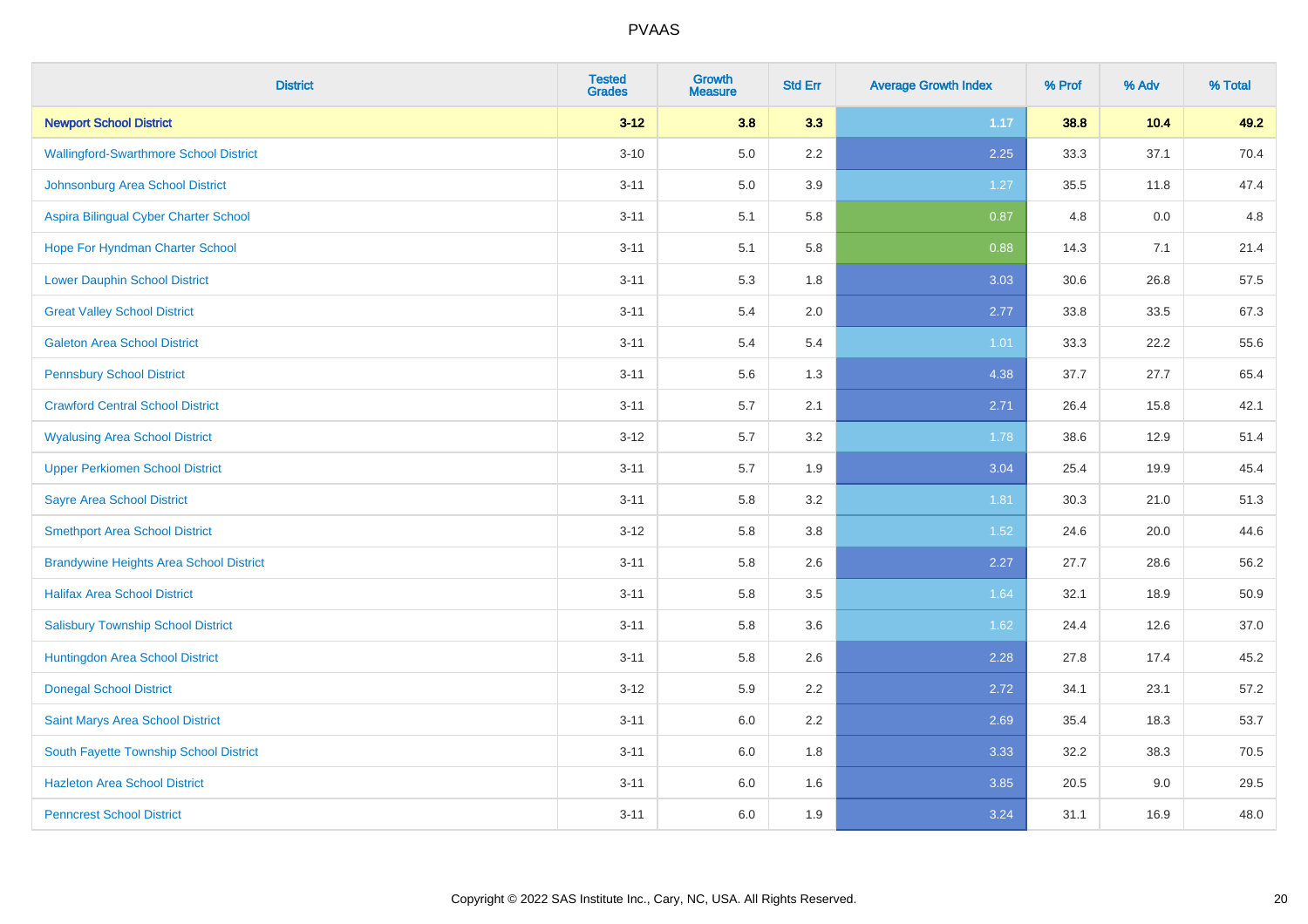| <b>District</b>                                | <b>Tested</b><br><b>Grades</b> | <b>Growth</b><br><b>Measure</b> | <b>Std Err</b> | <b>Average Growth Index</b> | % Prof | % Adv | % Total |
|------------------------------------------------|--------------------------------|---------------------------------|----------------|-----------------------------|--------|-------|---------|
| <b>Newport School District</b>                 | $3 - 12$                       | 3.8                             | 3.3            | 1.17                        | 38.8   | 10.4  | 49.2    |
| <b>Multicultural Academy Charter School</b>    | $9 - 11$                       | 6.0                             | 3.4            | 1.77                        | 12.3   | 0.0   | 12.3    |
| Northern Lehigh School District                | $3 - 12$                       | 6.1                             | 2.5            | 2.42                        | 21.4   | 18.0  | 39.3    |
| <b>South Butler County School District</b>     | $3 - 10$                       | 6.3                             | 2.2            | 2.80                        | 37.8   | 19.2  | 57.0    |
| <b>United School District</b>                  | $3 - 11$                       | 6.3                             | 3.3            | 1.89                        | 38.8   | 16.3  | 55.0    |
| <b>Easton Area School District</b>             | $3 - 12$                       | 6.3                             | 1.3            | 4.91                        | 24.1   | 13.0  | 37.1    |
| <b>Bedford Area School District</b>            | $3 - 11$                       | 6.4                             | 2.4            | 2.68                        | 31.0   | 20.6  | 51.6    |
| People For People Charter School               | $3 - 12$                       | 6.4                             | 5.6            | 1.15                        | 2.4    | 0.0   | 2.4     |
| <b>Tamaqua Area School District</b>            | $3 - 12$                       | 6.5                             | 2.4            | 2.72                        | 34.3   | 17.5  | 51.8    |
| <b>Port Allegany School District</b>           | $3 - 11$                       | $6.5\,$                         | 3.7            | 1.74                        | 26.4   | 11.3  | 37.7    |
| 21st Century Cyber Charter School              | $6 - 12$                       | 6.6                             | 2.1            | 3.16                        | 29.0   | 21.8  | 50.8    |
| <b>Mars Area School District</b>               | $3 - 10$                       | 6.6                             | 1.9            | 3.45                        | 36.7   | 32.4  | 69.1    |
| <b>Mastery Charter School - Hardy Williams</b> | $3 - 11$                       | 6.6                             | 3.0            | 2.21                        | 24.7   | 1.2   | 25.9    |
| <b>Bellefonte Area School District</b>         | $3 - 11$                       | 6.7                             | 2.0            | 3.34                        | 28.8   | 21.5  | 50.2    |
| <b>Abington Heights School District</b>        | $3 - 11$                       | 6.7                             | 1.7            | 4.00                        | 33.8   | 31.7  | 65.5    |
| Pennsylvania Distance Learning Charter School  | $3 - 12$                       | 6.8                             | 3.4            | 1.99                        | 19.8   | 6.2   | 25.9    |
| <b>Northern Potter School District</b>         | $3 - 12$                       | 6.8                             | 4.6            | 1.48                        | 30.6   | 11.1  | 41.7    |
| Northern Tioga School District                 | $3 - 12$                       | $6.8\,$                         | 2.6            | 2.64                        | 25.0   | 16.9  | 41.9    |
| <b>Brookville Area School District</b>         | $3 - 11$                       | 6.8                             | 3.1            | 2.19                        | 46.1   | 14.6  | 60.7    |
| <b>Ephrata Area School District</b>            | $3 - 11$                       | 6.8                             | 1.7            | 4.08                        | 31.6   | 17.1  | 48.8    |
| <b>Muncy School District</b>                   | $3 - 11$                       | 6.9                             | 3.3            | 2.12                        | 37.6   | 18.8  | 56.4    |
| <b>William Penn School District</b>            | $3 - 12$                       | 7.0                             | 1.9            | 3.61                        | 14.0   | 7.2   | 21.3    |
| <b>Bentworth School District</b>               | $3 - 11$                       | 7.0                             | 3.0            | 2.36                        | 26.6   | 17.0  | 43.6    |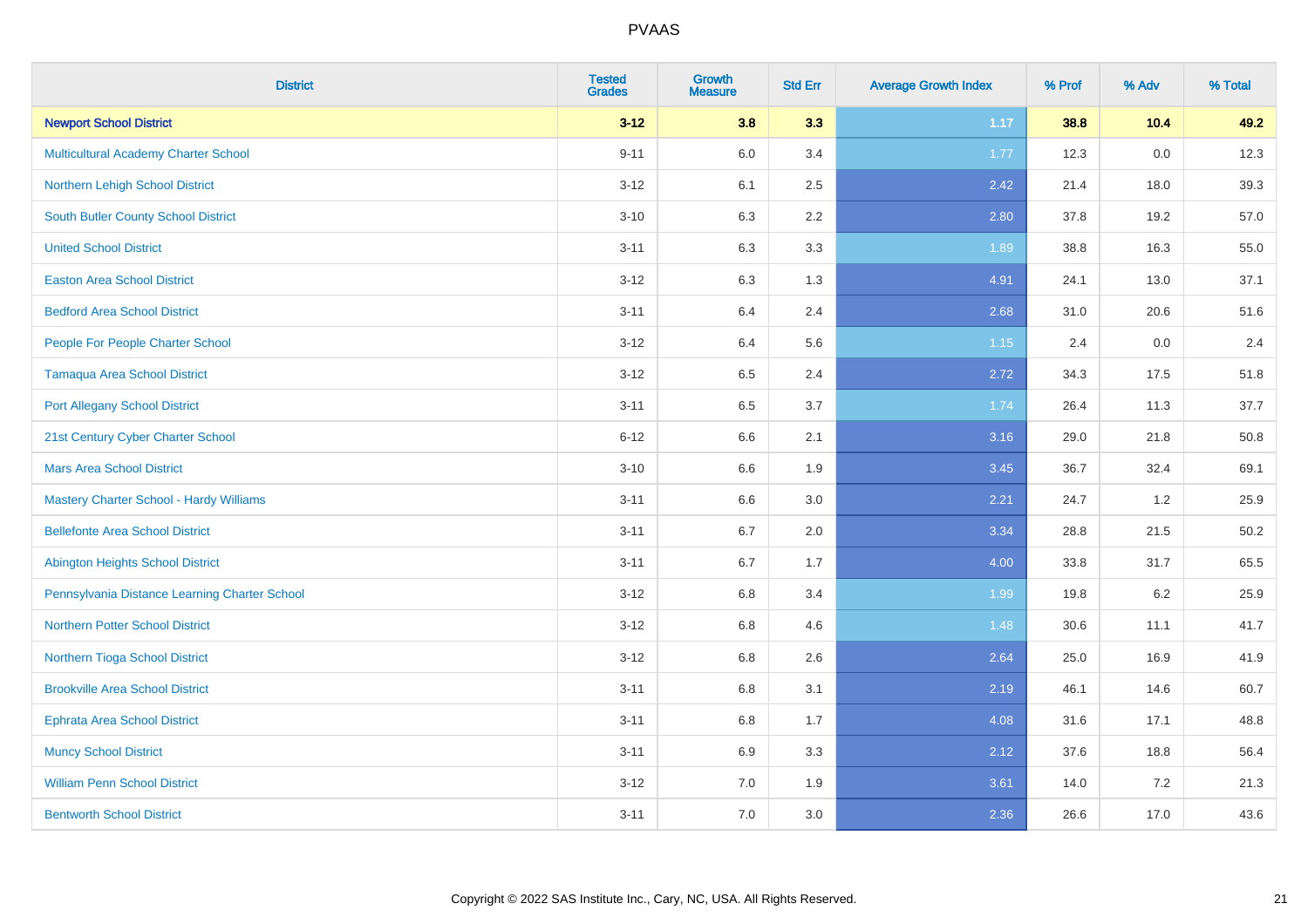| <b>District</b>                               | <b>Tested</b><br><b>Grades</b> | <b>Growth</b><br><b>Measure</b> | <b>Std Err</b> | <b>Average Growth Index</b> | % Prof | % Adv | % Total |
|-----------------------------------------------|--------------------------------|---------------------------------|----------------|-----------------------------|--------|-------|---------|
| <b>Newport School District</b>                | $3 - 12$                       | 3.8                             | 3.3            | 1.17                        | 38.8   | 10.4  | 49.2    |
| Leechburg Area School District                | $3 - 11$                       | 7.0                             | 3.9            | 1.79                        | 37.7   | 4.9   | 42.6    |
| <b>Penn Manor School District</b>             | $3 - 11$                       | 7.1                             | 1.5            | 4.82                        | 26.7   | 20.5  | 47.2    |
| <b>Elizabethtown Area School District</b>     | $3 - 12$                       | 7.1                             | 1.7            | 4.19                        | 36.4   | 27.6  | 64.0    |
| <b>Esperanza Cyber Charter School</b>         | $3 - 11$                       | 7.1                             | 6.1            | $1.15$                      | 8.8    | 2.9   | 11.8    |
| <b>Conrad Weiser Area School District</b>     | $3 - 11$                       | 7.1                             | 2.1            | 3.34                        | 28.2   | 14.4  | 42.6    |
| Dr Robert Ketterer Charter School Inc         | $6 - 12$                       | 7.1                             | 4.3            | 1.66                        | 7.3    | 1.7   | 9.0     |
| <b>Dover Area School District</b>             | $3 - 12$                       | 7.1                             | 1.9            | 3.78                        | 33.0   | 18.7  | 51.7    |
| <b>Phoenixville Area School District</b>      | $3 - 11$                       | 7.3                             | 1.8            | 3.96                        | 32.3   | 27.6  | 59.8    |
| <b>York Suburban School District</b>          | $3 - 11$                       | 7.4                             | 2.1            | 3.55                        | 24.9   | 31.2  | 56.1    |
| <b>Pennridge School District</b>              | $3 - 10$                       | 7.4                             | 1.5            | 5.10                        | 32.0   | 27.6  | 59.6    |
| <b>Hampton Township School District</b>       | $3 - 11$                       | 7.4                             | 2.0            | 3.79                        | 37.9   | 39.2  | 77.0    |
| <b>Radnor Township School District</b>        | $3 - 12$                       | $7.5\,$                         | 1.9            | 4.03                        | 33.0   | 38.3  | 71.3    |
| <b>Stroudsburg Area School District</b>       | $3 - 11$                       | 7.5                             | 1.6            | 4.70                        | 30.4   | 18.3  | 48.7    |
| <b>Bald Eagle Area School District</b>        | $3 - 11$                       | 7.6                             | 2.5            | 3.00                        | 31.6   | 15.6  | 47.3    |
| <b>Conewago Valley School District</b>        | $3 - 12$                       | 7.6                             | 1.7            | 4.46                        | 41.3   | 19.4  | 60.6    |
| <b>Avon Grove School District</b>             | $3 - 10$                       | 7.6                             | 1.4            | 5.29                        | 33.7   | 33.2  | 67.0    |
| <b>Juniata County School District</b>         | $3 - 12$                       | 7.7                             | 2.0            | 3.81                        | 22.9   | 18.9  | 41.8    |
| <b>Palisades School District</b>              | $3 - 11$                       | 7.7                             | 2.9            | 2.66                        | 27.8   | 20.3  | 48.1    |
| <b>Keystone School District</b>               | $3 - 11$                       | 7.8                             | 5.7            | 1.37                        | 35.0   | 45.0  | 80.0    |
| <b>Glendale School District</b>               | $3 - 10$                       | 7.9                             | 3.5            | 2.25                        | 42.6   | 9.3   | 51.8    |
| <b>Mastery Charter School - Thomas Campus</b> | $3 - 10$                       | 7.9                             | 5.7            | 1.39                        | 12.5   | 0.0   | 12.5    |
| Pennsylvania Leadership Charter School        | $3 - 11$                       | 8.0                             | 1.9            | 4.22                        | 33.1   | 27.8  | 60.9    |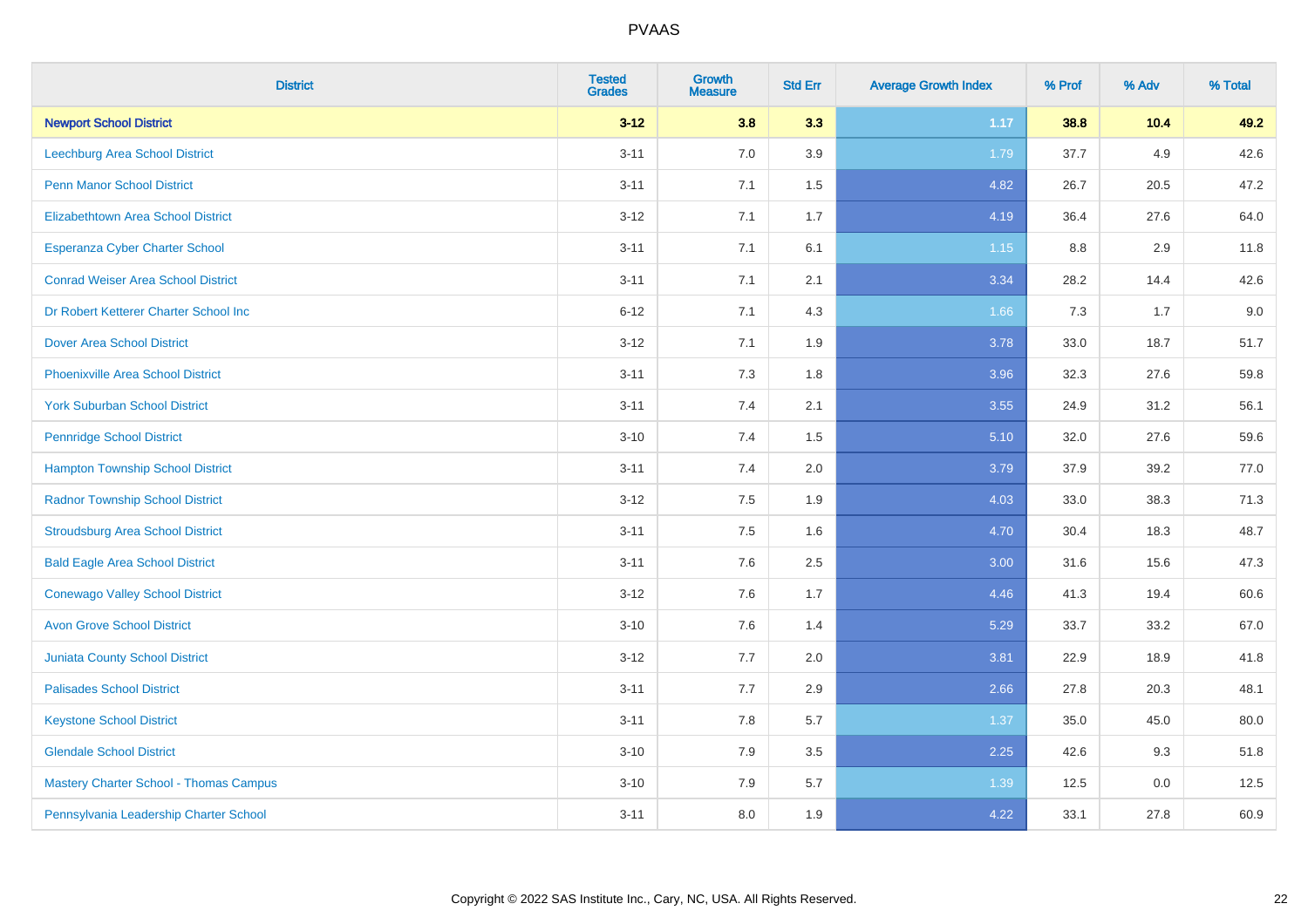| <b>District</b>                                | <b>Tested</b><br><b>Grades</b> | <b>Growth</b><br><b>Measure</b> | <b>Std Err</b> | <b>Average Growth Index</b> | % Prof | % Adv | % Total |
|------------------------------------------------|--------------------------------|---------------------------------|----------------|-----------------------------|--------|-------|---------|
| <b>Newport School District</b>                 | $3 - 12$                       | 3.8                             | 3.3            | 1.17                        | 38.8   | 10.4  | 49.2    |
| <b>Dallas School District</b>                  | $3 - 11$                       | 8.1                             | 2.1            | 3.87                        | 32.4   | 22.4  | 54.8    |
| <b>Benton Area School District</b>             | $3 - 10$                       | 8.1                             | 4.0            | 2.01                        | 35.7   | 28.6  | 64.3    |
| <b>Cornwall-Lebanon School District</b>        | $3 - 11$                       | 8.2                             | 1.6            | 5.24                        | 28.0   | 20.5  | 48.6    |
| <b>Blue Ridge School District</b>              | $3 - 11$                       | 8.3                             | 3.7            | 2.24                        | 29.6   | 9.3   | 38.9    |
| <b>Fairview School District</b>                | $3 - 11$                       | 8.3                             | 2.4            | 3.43                        | 41.9   | 34.9  | 76.7    |
| <b>Canton Area School District</b>             | $3 - 11$                       | 8.4                             | 2.9            | 2.92                        | 13.8   | 23.0  | 36.8    |
| Northern York County School District           | $3 - 11$                       | 8.4                             | 1.8            | 4.63                        | 24.3   | 23.1  | 47.4    |
| <b>Neshaminy School District</b>               | $3 - 11$                       | 8.6                             | 1.3            | 6.56                        | 31.3   | 23.9  | 55.2    |
| Oil City Area School District                  | $3 - 11$                       | 8.6                             | 2.4            | 3.56                        | 29.1   | 13.1  | 42.2    |
| <b>West Allegheny School District</b>          | $3 - 12$                       | 8.6                             | 2.0            | 4.34                        | 37.3   | 27.2  | 64.5    |
| <b>Lower Moreland Township School District</b> | $3 - 11$                       | 8.7                             | 2.0            | 4.35                        | 38.2   | 33.2  | 71.4    |
| <b>Tredyffrin-Easttown School District</b>     | $3 - 10$                       | 8.7                             | 2.4            | 3.57                        | 35.2   | 35.8  | 71.0    |
| <b>Homer-Center School District</b>            | $3 - 11$                       | 8.8                             | 3.5            | 2.53                        | 38.0   | 17.7  | 55.8    |
| <b>Kane Area School District</b>               | $3 - 10$                       | 8.8                             | 2.9            | 3.07                        | 31.4   | 19.8  | 51.2    |
| <b>Wallenpaupack Area School District</b>      | $3 - 11$                       | $8.8\,$                         | 2.1            | 4.28                        | 28.5   | 18.9  | 47.4    |
| <b>East Penn School District</b>               | $3 - 11$                       | 8.9                             | 1.2            | 7.61                        | 32.8   | 26.4  | 59.2    |
| <b>Spring Cove School District</b>             | $3 - 11$                       | 9.1                             | 2.4            | 3.77                        | 31.8   | 25.4  | 57.1    |
| <b>Millcreek Township School District</b>      | $3 - 11$                       | 9.1                             | 1.4            | 6.61                        | 34.5   | 30.1  | 64.6    |
| <b>Pine-Richland School District</b>           | $3 - 11$                       | 9.3                             | 1.7            | 5.56                        | 42.3   | 35.8  | 78.1    |
| <b>Valley View School District</b>             | $3 - 11$                       | 9.3                             | 2.2            | 4.18                        | 26.6   | 23.1  | 49.7    |
| <b>Kutztown Area School District</b>           | $3 - 12$                       | 9.3                             | 2.8            | 3.34                        | 38.5   | 14.6  | 53.2    |
| <b>Apollo-Ridge School District</b>            | $3 - 12$                       | 9.5                             | 3.0            | 3.23                        | 34.0   | 9.4   | 43.4    |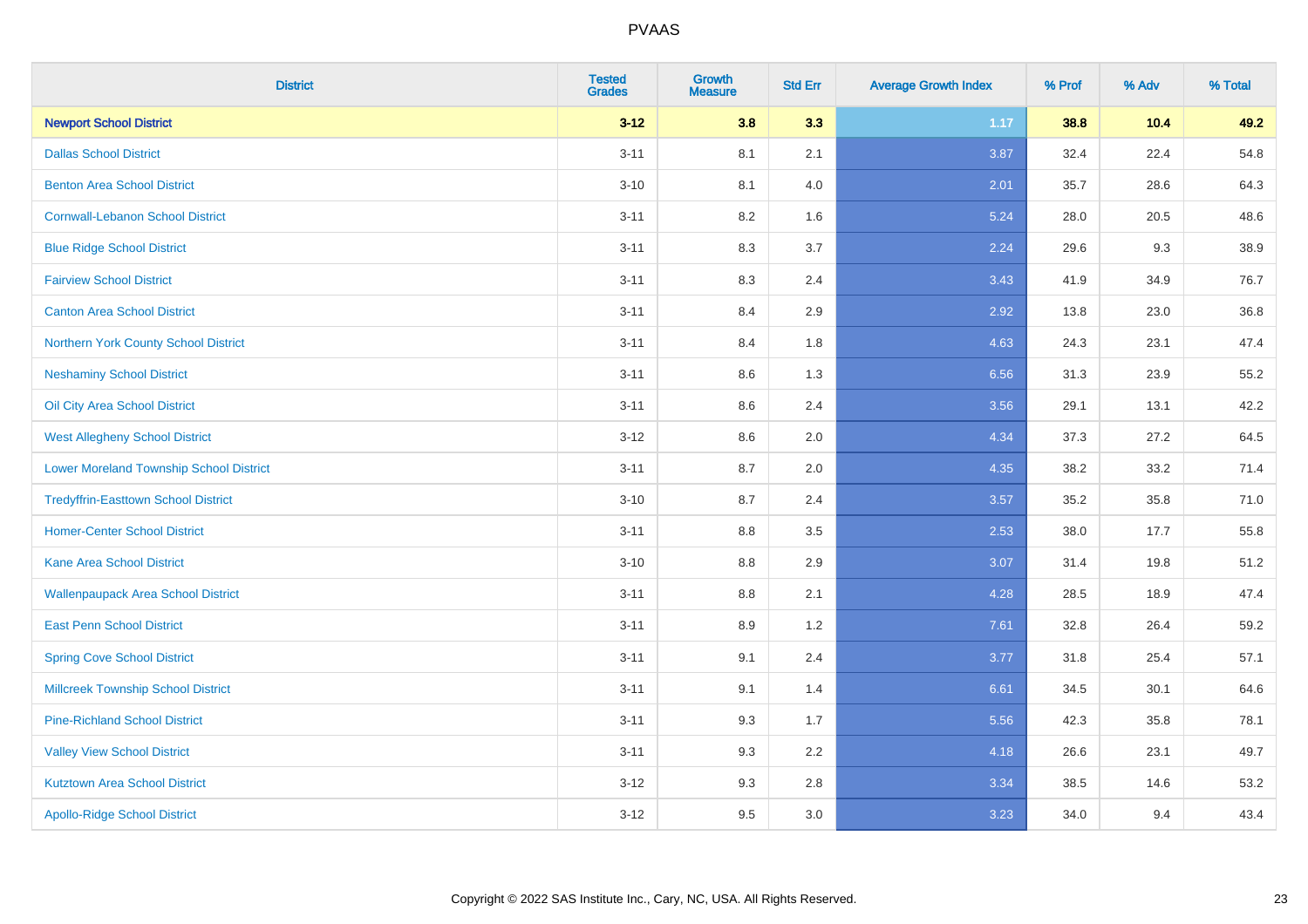| <b>District</b>                          | <b>Tested</b><br><b>Grades</b> | <b>Growth</b><br><b>Measure</b> | <b>Std Err</b> | <b>Average Growth Index</b> | % Prof | % Adv | % Total |
|------------------------------------------|--------------------------------|---------------------------------|----------------|-----------------------------|--------|-------|---------|
| <b>Newport School District</b>           | $3 - 12$                       | 3.8                             | 3.3            | 1.17                        | 38.8   | 10.4  | 49.2    |
| <b>Avon Grove Charter School</b>         | $3 - 11$                       | 9.8                             | 3.1            | 3.18                        | 32.4   | 26.0  | 58.4    |
| <b>Armstrong School District</b>         | $3 - 11$                       | 9.8                             | 1.6            | 6.22                        | 32.8   | 24.6  | 57.4    |
| <b>Oswayo Valley School District</b>     | $3 - 12$                       | 9.9                             | 5.1            | 1.93                        | 26.5   | 44.1  | 70.6    |
| <b>Fleetwood Area School District</b>    | $3 - 10$                       | 10.4                            | 2.0            | 5.19                        | 31.7   | 25.8  | 57.5    |
| <b>Warrior Run School District</b>       | $3 - 11$                       | 10.5                            | 2.7            | 3.86                        | 34.1   | 16.8  | 50.9    |
| <b>Manheim Township School District</b>  | $3 - 12$                       | 10.9                            | 1.5            | 7.51                        | 30.9   | 31.0  | 61.9    |
| <b>Methacton School District</b>         | $3 - 11$                       | 11.0                            | 1.6            | 6.94                        | 36.0   | 33.6  | 69.6    |
| <b>West Perry School District</b>        | $3 - 11$                       | 11.0                            | 2.3            | 4.76                        | 26.9   | 20.5  | 47.4    |
| Lampeter-Strasburg School District       | $3 - 12$                       | 11.0                            | 1.9            | 5.69                        | 35.4   | 32.3  | 67.7    |
| Wilmington Area School District          | $3 - 11$                       | 11.1                            | 3.3            | 3.37                        | 29.8   | 26.2  | 56.0    |
| <b>Belle Vernon Area School District</b> | $3 - 11$                       | 11.1                            | 2.3            | 4.88                        | 31.6   | 25.4  | 57.1    |
| <b>Steel Valley School District</b>      | $3 - 11$                       | 11.1                            | 3.3            | 3.33                        | 34.8   | 10.1  | 44.9    |
| <b>Upper Darby School District</b>       | $3-12$                         | 11.2                            | 1.4            | 8.28                        | 23.8   | 11.8  | 35.6    |
| <b>Greenwood School District</b>         | $3 - 11$                       | 11.3                            | 3.6            | 3.14                        | 31.2   | 32.8  | 63.9    |
| <b>Franklin Regional School District</b> | $3 - 11$                       | 11.3                            | 1.8            | 6.13                        | 30.0   | 35.0  | 65.0    |
| <b>Lehighton Area School District</b>    | $3 - 11$                       | 11.4                            | 2.4            | 4.84                        | 30.5   | 24.9  | 55.3    |
| <b>Line Mountain School District</b>     | $3 - 11$                       | 11.7                            | 3.9            | 3.01                        | 40.4   | 42.3  | 82.7    |
| <b>Whitehall-Coplay School District</b>  | $3 - 11$                       | 11.8                            | 1.7            | 7.06                        | 32.3   | 21.7  | 54.0    |
| <b>Indiana Area School District</b>      | $3 - 11$                       | 12.0                            | 2.0            | 5.98                        | 30.0   | 30.4  | 60.3    |
| <b>Blue Mountain School District</b>     | $3 - 10$                       | 12.2                            | 2.1            | 5.81                        | 30.7   | 26.1  | 56.8    |
| <b>Quaker Valley School District</b>     | $3 - 11$                       | 12.2                            | 2.5            | 4.90                        | 39.5   | 26.4  | 65.9    |
| <b>Montrose Area School District</b>     | $3 - 10$                       | 12.3                            | 2.8            | 4.41                        | 37.8   | 28.9  | 66.7    |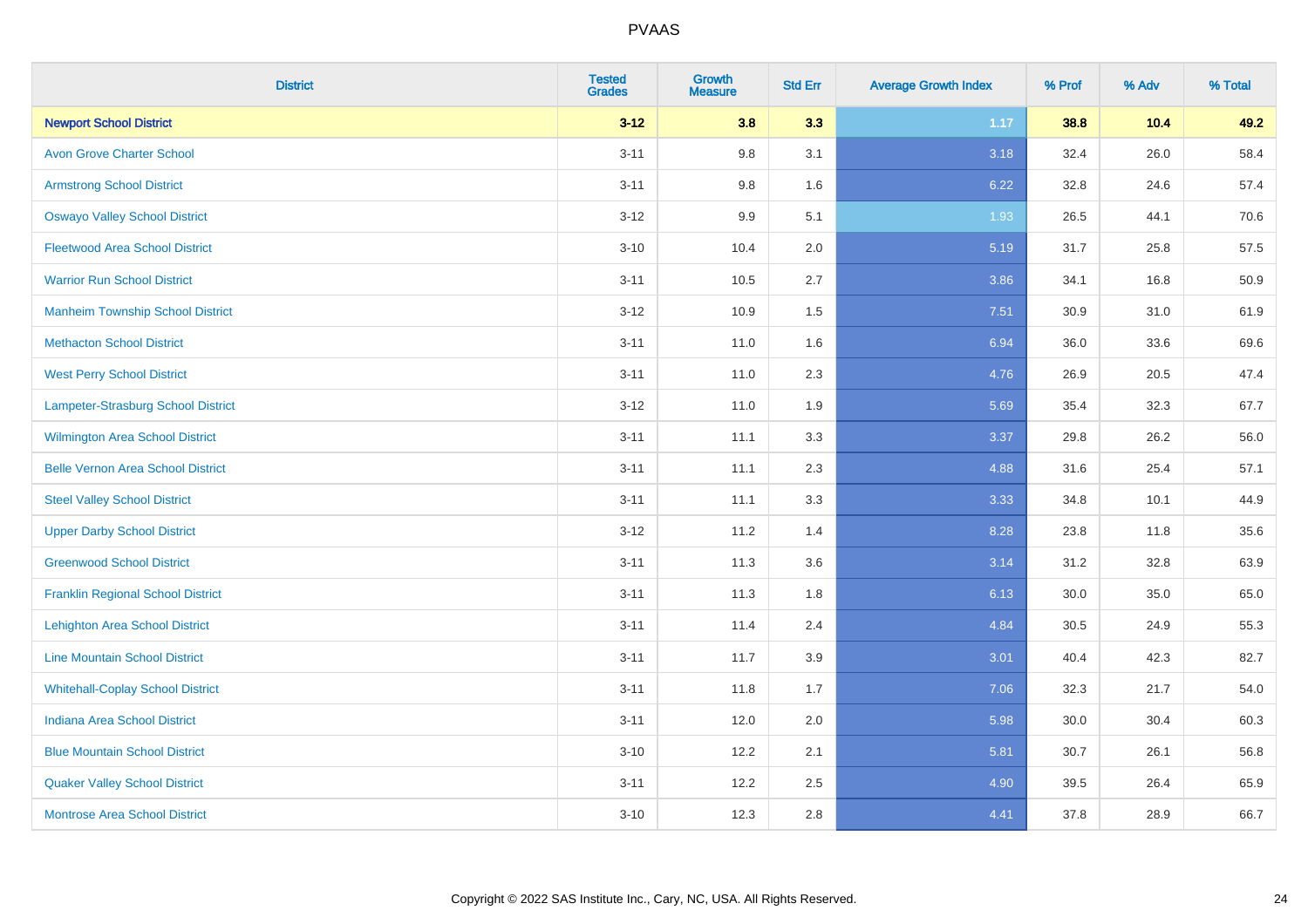| <b>District</b>                                 | <b>Tested</b><br><b>Grades</b> | <b>Growth</b><br><b>Measure</b> | <b>Std Err</b> | <b>Average Growth Index</b> | % Prof | % Adv | % Total |
|-------------------------------------------------|--------------------------------|---------------------------------|----------------|-----------------------------|--------|-------|---------|
| <b>Newport School District</b>                  | $3 - 12$                       | 3.8                             | 3.3            | 1.17                        | 38.8   | 10.4  | 49.2    |
| <b>Mifflin County School District</b>           | $3 - 11$                       | 12.3                            | 1.6            | 7.69                        | 35.1   | 15.1  | 50.3    |
| <b>Cocalico School District</b>                 | $3 - 11$                       | 12.3                            | 1.9            | 6.48                        | 28.2   | 32.3  | 60.5    |
| Allegheny-Clarion Valley School District        | $3 - 10$                       | 12.3                            | 4.1            | 3.03                        | 33.3   | 19.0  | 52.4    |
| <b>Manheim Central School District</b>          | $3 - 11$                       | 12.8                            | 2.0            | 6.52                        | 27.8   | 35.4  | 63.2    |
| Pen Argyl Area School District                  | $3 - 12$                       | 12.8                            | 2.5            | 5.10                        | 28.5   | 23.8  | 52.3    |
| <b>Central York School District</b>             | $3 - 12$                       | 12.9                            | 1.5            | 8.64                        | 31.4   | 24.1  | 55.5    |
| <b>Laurel School District</b>                   | $3 - 11$                       | 13.0                            | 3.1            | 4.19                        | 30.3   | 15.7  | 46.1    |
| North Pocono School District                    | $3 - 11$                       | 13.1                            | 3.7            | 3.54                        | 31.4   | 33.3  | 64.7    |
| <b>Maritime Academy Charter School</b>          | $3 - 10$                       | 13.2                            | 3.1            | 4.29                        | 24.0   | 1.3   | 25.3    |
| <b>Lakeland School District</b>                 | $3 - 11$                       | 13.3                            | 2.8            | 4.80                        | 22.2   | 21.2  | 43.4    |
| <b>Tuscarora School District</b>                | $3 - 11$                       | 13.4                            | 2.2            | 6.20                        | 37.1   | 26.3  | 63.4    |
| <b>Hempfield School District</b>                | $3 - 11$                       | 13.4                            | 1.3            | 10.53                       | 29.9   | 36.8  | 66.7    |
| <b>Harbor Creek School District</b>             | $3 - 11$                       | 13.4                            | 2.3            | 5.80                        | 34.5   | 40.7  | 75.2    |
| <b>Council Rock School District</b>             | $3 - 11$                       | 13.5                            | 1.1            | 12.27                       | 32.0   | 35.4  | 67.4    |
| <b>Iroquois School District</b>                 | $3 - 11$                       | 13.6                            | 2.8            | 4.83                        | 33.3   | 16.0  | 49.4    |
| <b>Upper Saint Clair School District</b>        | $3 - 11$                       | 13.8                            | 1.8            | 7.86                        | 32.2   | 44.5  | 76.7    |
| <b>Upper Merion Area School District</b>        | $3 - 11$                       | 14.0                            | 2.0            | 7.15                        | 34.4   | 32.6  | 67.0    |
| <b>Hermitage School District</b>                | $3 - 12$                       | 14.0                            | 2.5            | 5.59                        | 34.0   | 27.0  | 61.0    |
| <b>Peters Township School District</b>          | $3 - 11$                       | 14.1                            | 1.7            | 8.16                        | 35.2   | 41.6  | 76.8    |
| Penns Valley Area School District               | $3 - 12$                       | 14.1                            | 2.6            | 5.33                        | 29.6   | 23.3  | 52.9    |
| Capital Area School for the Arts Charter School | $9 - 11$                       | 14.2                            | 4.5            | 3.13                        | 27.5   | 30.0  | 57.5    |
| <b>Agora Cyber Charter School</b>               | $3 - 11$                       | 14.6                            | 2.4            | 6.03                        | 24.7   | 19.5  | 44.2    |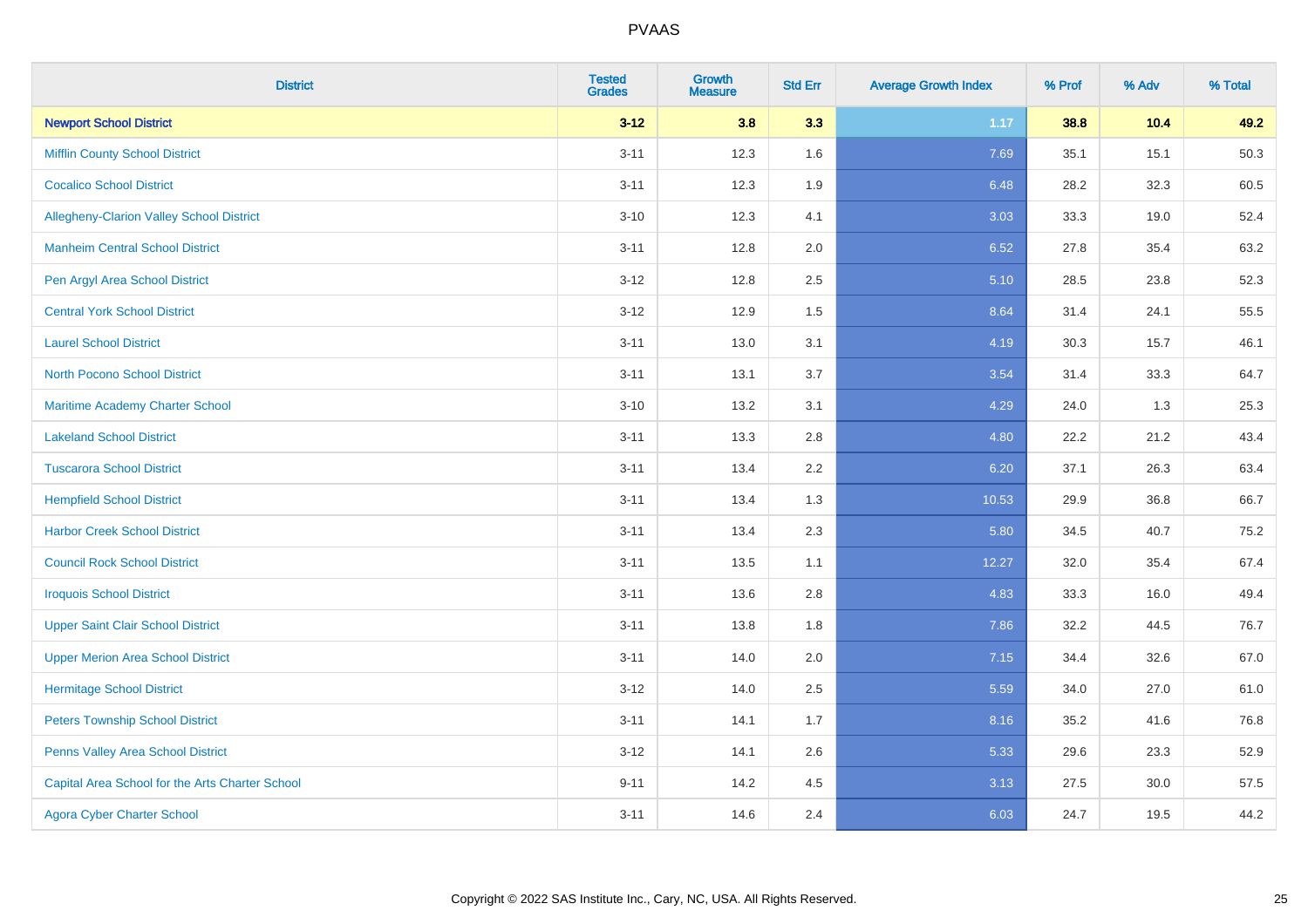| <b>District</b>                               | <b>Tested</b><br><b>Grades</b> | <b>Growth</b><br><b>Measure</b> | <b>Std Err</b> | <b>Average Growth Index</b> | % Prof | % Adv | % Total |
|-----------------------------------------------|--------------------------------|---------------------------------|----------------|-----------------------------|--------|-------|---------|
| <b>Newport School District</b>                | $3 - 12$                       | 3.8                             | 3.3            | 1.17                        | 38.8   | 10.4  | 49.2    |
| <b>Coudersport Area School District</b>       | $3 - 11$                       | 14.8                            | 3.4            | 4.33                        | 34.7   | 28.0  | 62.7    |
| Lake-Lehman School District                   | $3 - 11$                       | 14.9                            | 2.8            | 5.34                        | 25.8   | 22.5  | 48.3    |
| <b>Southern York County School District</b>   | $3 - 11$                       | 15.5                            | 1.8            | 8.48                        | 37.6   | 29.2  | 66.8    |
| <b>Central Bucks School District</b>          | $3 - 11$                       | 15.5                            | 0.9            | 17.94                       | 34.8   | 41.4  | 76.2    |
| <b>Delaware Valley School District</b>        | $3 - 11$                       | 15.7                            | 1.6            | 9.62                        | 36.7   | 32.1  | 68.8    |
| <b>Punxsutawney Area School District</b>      | $3 - 11$                       | 15.8                            | 2.7            | 5.83                        | 18.6   | 29.0  | 47.6    |
| <b>Unionville-Chadds Ford School District</b> | $3 - 11$                       | 15.8                            | 1.7            | 9.12                        | 31.2   | 48.0  | 79.2    |
| Palmyra Area School District                  | $3 - 11$                       | 16.2                            | 1.8            | 9.02                        | 38.8   | 34.0  | 72.8    |
| <b>Upper Dauphin Area School District</b>     | $3 - 11$                       | 16.5                            | 5.1            | 3.26                        | 37.5   | 26.8  | 64.3    |
| <b>Spring-Ford Area School District</b>       | $3 - 11$                       | 16.6                            | 1.2            | 14.02                       | 30.4   | 45.3  | 75.7    |
| <b>West Branch Area School District</b>       | $3 - 11$                       | 17.0                            | 3.3            | 5.20                        | 47.1   | 19.1  | 66.2    |
| North Penn School District                    | $3 - 11$                       | 17.6                            | 1.0            | 17.53                       | 30.8   | 35.7  | 66.4    |
| <b>Fox Chapel Area School District</b>        | $3 - 11$                       | 17.6                            | 1.9            | 9.47                        | 22.9   | 52.0  | 74.9    |
| <b>Pequea Valley School District</b>          | $3 - 11$                       | 18.0                            | 3.1            | 5.74                        | 29.2   | 37.5  | 66.7    |
| North Allegheny School District               | $3 - 11$                       | 18.0                            | 1.3            | 14.25                       | 30.5   | 42.9  | 73.4    |
| <b>Danville Area School District</b>          | $3 - 11$                       | 18.4                            | 2.6            | 7.19                        | 32.0   | 46.1  | 78.1    |
| <b>Souderton Area School District</b>         | $3 - 11$                       | 18.5                            | 1.4            | 12.86                       | 39.2   | 31.2  | 70.4    |
| <b>Cumberland Valley School District</b>      | $3 - 12$                       | 18.6                            | 1.2            | 15.79                       | 31.3   | 39.2  | 70.5    |
| <b>Lower Merion School District</b>           | $3 - 11$                       | 18.9                            | 1.2            | 15.42                       | 29.4   | 48.6  | 78.0    |
| <b>Saucon Valley School District</b>          | $3 - 11$                       | 18.9                            | 2.2            | 8.48                        | 26.0   | 39.6  | 65.6    |
| <b>Berlin Brothersvalley School District</b>  | $3 - 11$                       | 19.6                            | 4.0            | 4.93                        | 28.3   | 41.3  | 69.6    |
| <b>Dallastown Area School District</b>        | $3 - 11$                       | 19.9                            | 1.4            | 14.14                       | 36.8   | 34.2  | 71.0    |